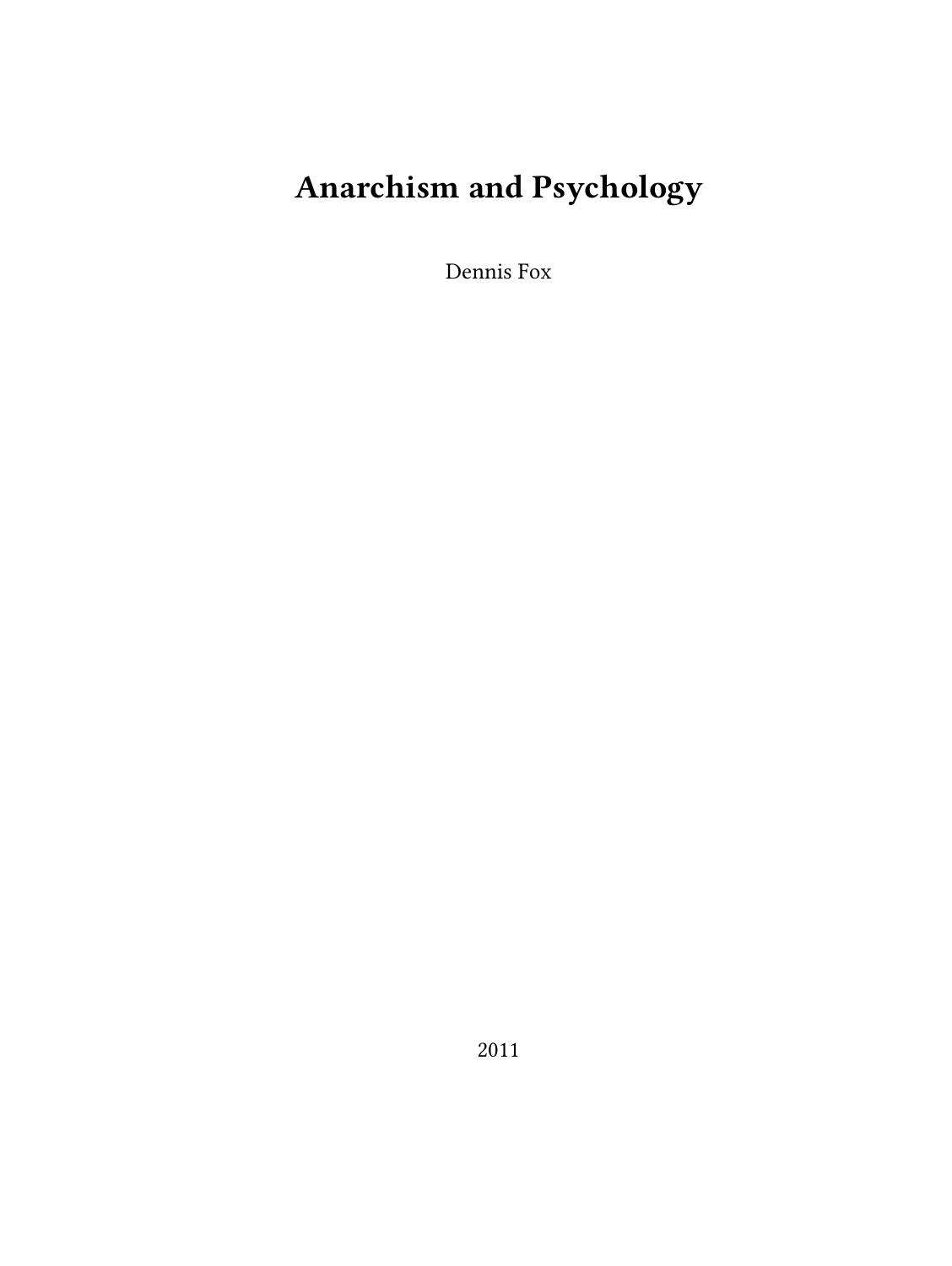## **Contents**

|                                                                           | $\mathcal{E}$ |
|---------------------------------------------------------------------------|---------------|
| <b>Core Relevance</b>                                                     |               |
|                                                                           | -8            |
|                                                                           | -9            |
| Humanistic Psychology, Radical Psychoanalysis, and Prefigurative Politics | 10            |
| Seeking it All                                                            | 13            |
| <b>References</b>                                                         | 15            |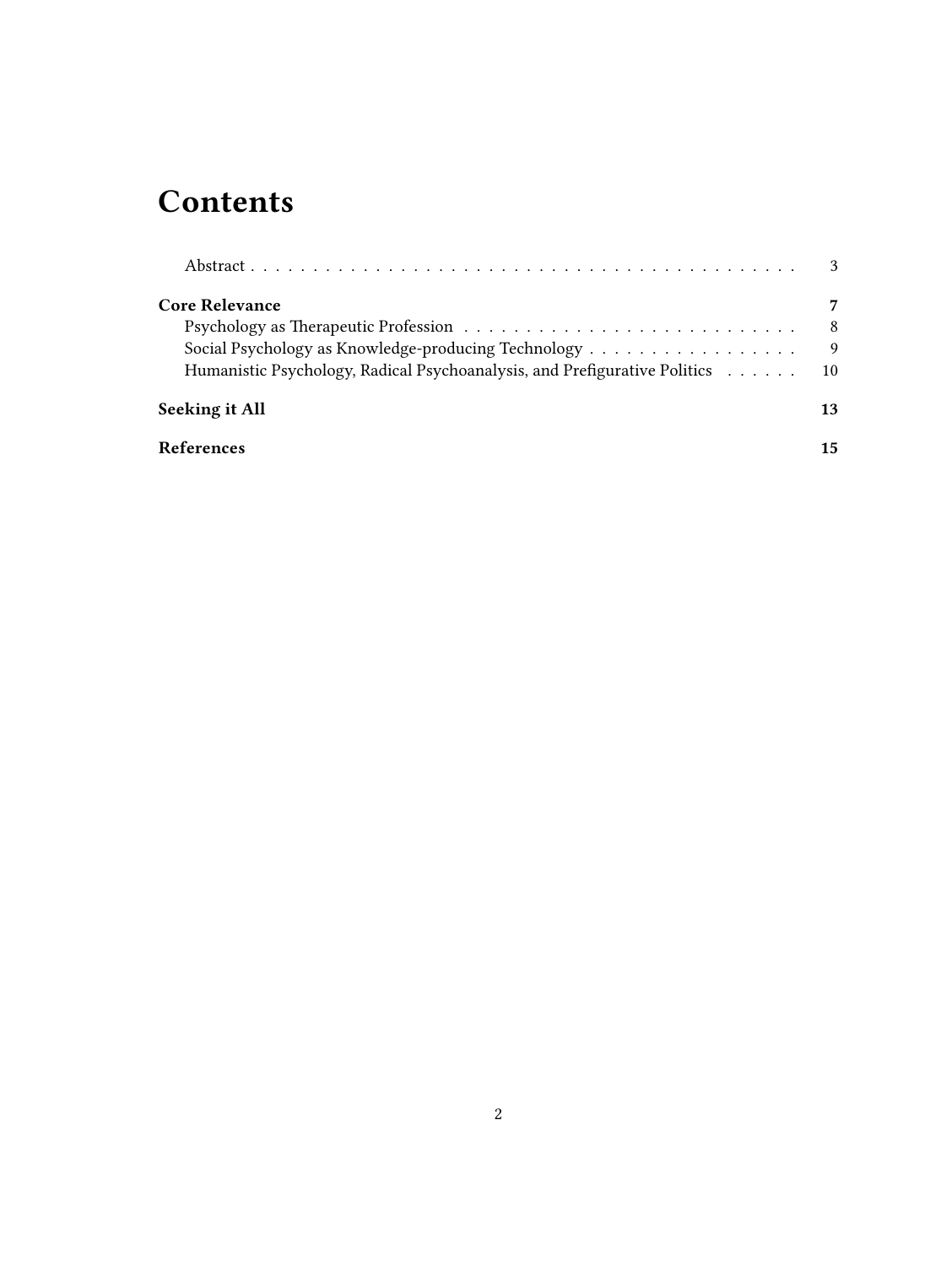#### <span id="page-2-0"></span>**Abstract**

Many anarchists are suspicious of "psychologizing" and make little reference to psychology as a discipline beyond dismissing its individualist focus. Yet psychological assumptions about power, hierarchy, cooperation, and similar dynamics underlie critiques of statism and capitalism and shape prefigurative efforts to transform society so that human beings can more easily achieve both autonomy and mutuality. At the same time, personal and interpersonal turmoil frequently hinder those efforts. The challenge is to determine which aspects of psychological research and psychotherapy, especially critical psychology and extensions of humanistic psychology and radical psychoanalysis, might help anarchists grapple simultaneously with both the personal and the political.

\* \* \*

Referring to the merging within each of us of internal and external forces, Gustav Landauer wrote that "The State is a condition, a certain relationship between human beings, a mode of human behavior; we destroy it by contracting other relationships, by behaving differently" (Landauer, 1910, cited in Buber, 1958, p. 46). Like all worldviews, anarchism incorporates assumptions about human nature and human society that explain how we act and how we think we should act. This "everyday psychology" (Jones & Elcock, 2001) helps us understand our own and others' behavior and shapes our sense of what kind of society is desirable and possible. Becoming part of anarchist political culture (Gordon, 2005) often means replacing old assumptions with newer ones. Yet despite the significance of psychological assumptions about reciprocal links between the personal and the political, it remains unclear to what extent any of psychology's various guises — academic discipline, therapeutic profession, psychoanalytical understanding, or force of popular culture — can help advance liberation and community.

Anarchism and psychology each contains an array of tendencies with little consensus about definition, origin, methods, scope, or goals. Anarchists — not only anarchist academics — debate just what anarchism is, how and when it started, what it seeks, how to do it right, and — especially academics — whether post-anarchism replaces the older kind. Psychology has comparable questions: Is its proper focus mind or behavior? Is it, or should it be, a science, and if so what kind? Does it seek general laws of behavior or better understanding of individuals in context? These parallel debates have implications for advancing anarchism and for determining whose interests psychology might serve.

Anarchism's critique inevitably delves into psychological terrain. Anarchists generally advocate values such as cooperation and mutual aid, self-management and participation, spontaneity and liberation. A non-hierarchical society, we believe, would help people meet shifting and sometimes-conflicting needs for autonomy and mutuality without hurting others in the process (Fox, 1985, 1993a). We know that elite control depends not just on suppressing radical movements but also on misdirecting us along careerist, consumerist, nationalist, and other ideologically convenient paths that sacrifice either autonomy or mutuality, and often both. This misdirection operates largely through dominant institutions — education, religion, media, law, psychotherapy that internalize and disseminate particular views of human nature and society.

To be clear: I am not saying these topics are only psychological, or that what psychologists have to say is more useful than what others say. Because the interplay between individual and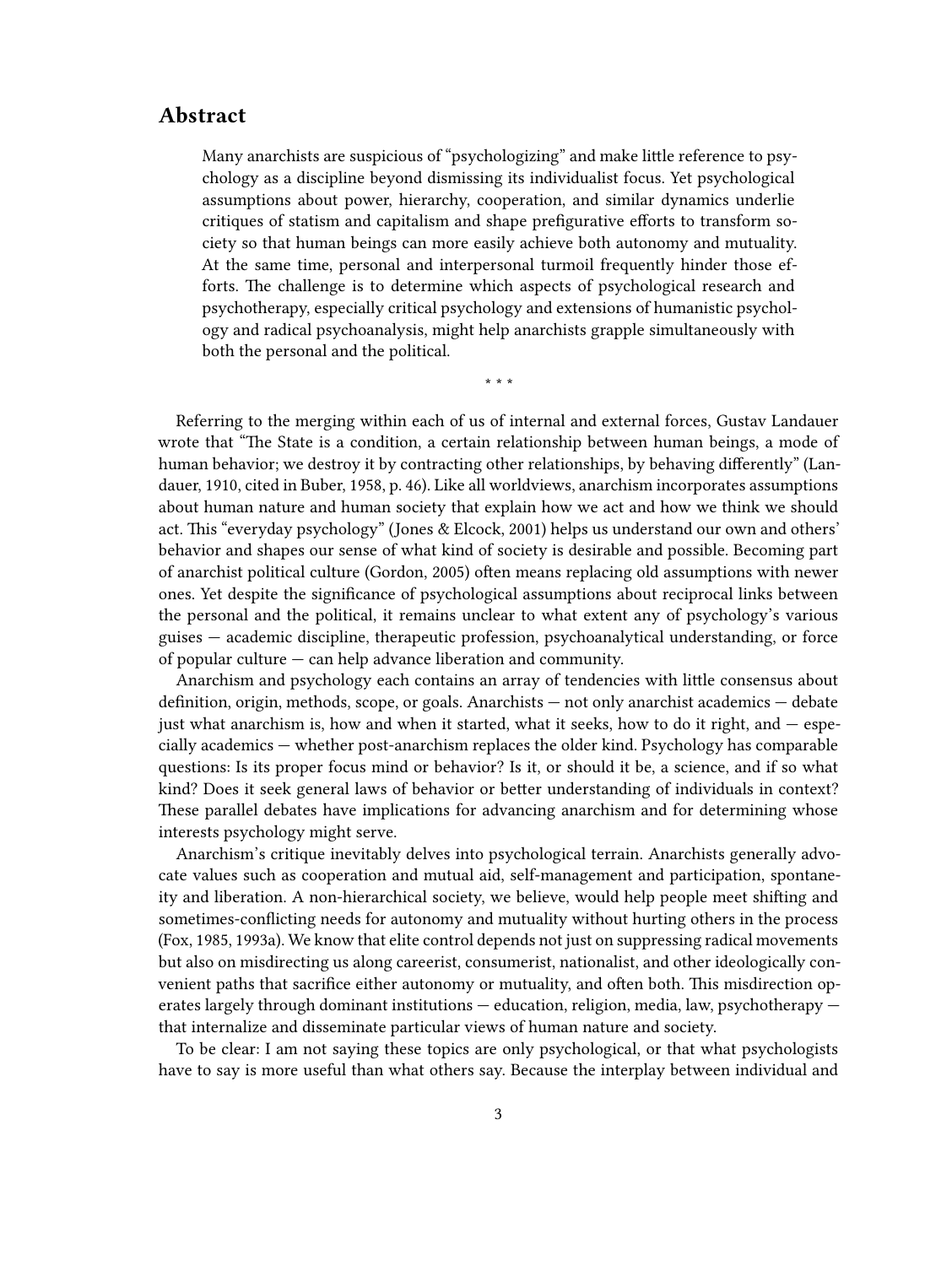community is "the central tension in perhaps all social theory" (Amster, 2009, p. 290), the most productive approaches are interdisciplinary.

I also know that too much psychologizing deflects attention from political work. The latest trend — "positive psychology" — is mostly one more enticement to change our thinking rather than our world (Ehrenreich, 2009). I agree with Zerzan (1994), who noted that "In the Psychological Society, social conflicts of all kinds are automatically shifted to the level of psychic problems, in order that they can be charged to individuals as private matters" (p. 5). And with Sakolsky (2011):

[T]he human impulse toward mutual aid is further suffocated by those in the debraining industry who professionally proselytize on behalf of an apolitical positivist psychology. The latter's emphasis on blaming ourselves for our own alienation and oppression is then reinforced by our everyday relationships of mutual acquiescence in which we are constantly encouraged to "be realistic," get with the program, stop whining, pop an anti-depressant if necessary, and, for god sake, appear upbeat. (p. 10)

Furthermore, I'm not ignoring psychologists' roles as enforcers of conventional Western middle-class values and agents of state and corporate power. It's a sordid history, from intelligence and personality testing that categorizes people for bureaucratic social control, to pacifying prisoners, workers, mental patients, students, and women, to psychological manipulation ranging from spreading distorted models of normality to advertising corporate products to interrogating prisoners at Guantanamo Bay (Herman, 1995; Tyson, Jones, & Elcock, in press). Psychotherapists routinely use medicalized diagnoses created by psychiatrists, demanded by insurance companies, and sometimes designed explicitly for social control. "Oppositional Defiant Disorder," for example, stems from the diagnosis of "anarchia" that Benjamin Rush, the "father of American psychiatry" and a signer of the Declaration of Independence, applied to resistors to federal authority whose "excess of the passion for liberty" constituted "a form of insanity" (Levine, 2008).

Despite a sprinkling of anarchist psychologists (e.g., Chomsky, 2005; Cromby, 2008; Ehrlich, 1996; Fox, 1985, 1993a; Goodman, 1966/1979; Sarason, 1976; Ward, 2002), the discipline remains a mixed bag. So maybe it's not surprising that anarchists so infrequently refer to it even when they use psychological concepts and talk about human nature. Few of the 28 chapters in *Contemporary Anarchist Studies* (Amster et al., 2009), for example, mention *psychology*, which does not appear in the index; none of the 34 authors is identified as a psychologist. An Anarchist Studies Network reading list notes "psychology potentially has a great deal to offer anarchism (and vice versa!)" but lists much more work on psychoanalysis than psychology, much of it old and not in English [\(anarchist-studies-network.org.uk](http://anarchist-studies-network.org.uk/ReadingLists_Psychology)). I've found references to only one book with both *anarchism* and *psychology* in the title (Hamon, 1894). With sporadic exceptions, including recent connections to ecopsychology (Heckert, 2010; Rhodes, 2008), there's been little systematic treatment of potential links.

As already noted, on the other hand, anarchists regularly make psychological arguments, often paralleling those of Marxists and Situationists (Debord, 1967; Vaneigem, 1967). That was true for Kropotkin, Emma Goldman, and other classical anarchists and it's true today. For Landauer, "People do not live in the state. The state lives in the people" (cited in Sakolsky, 2011, p. 1). For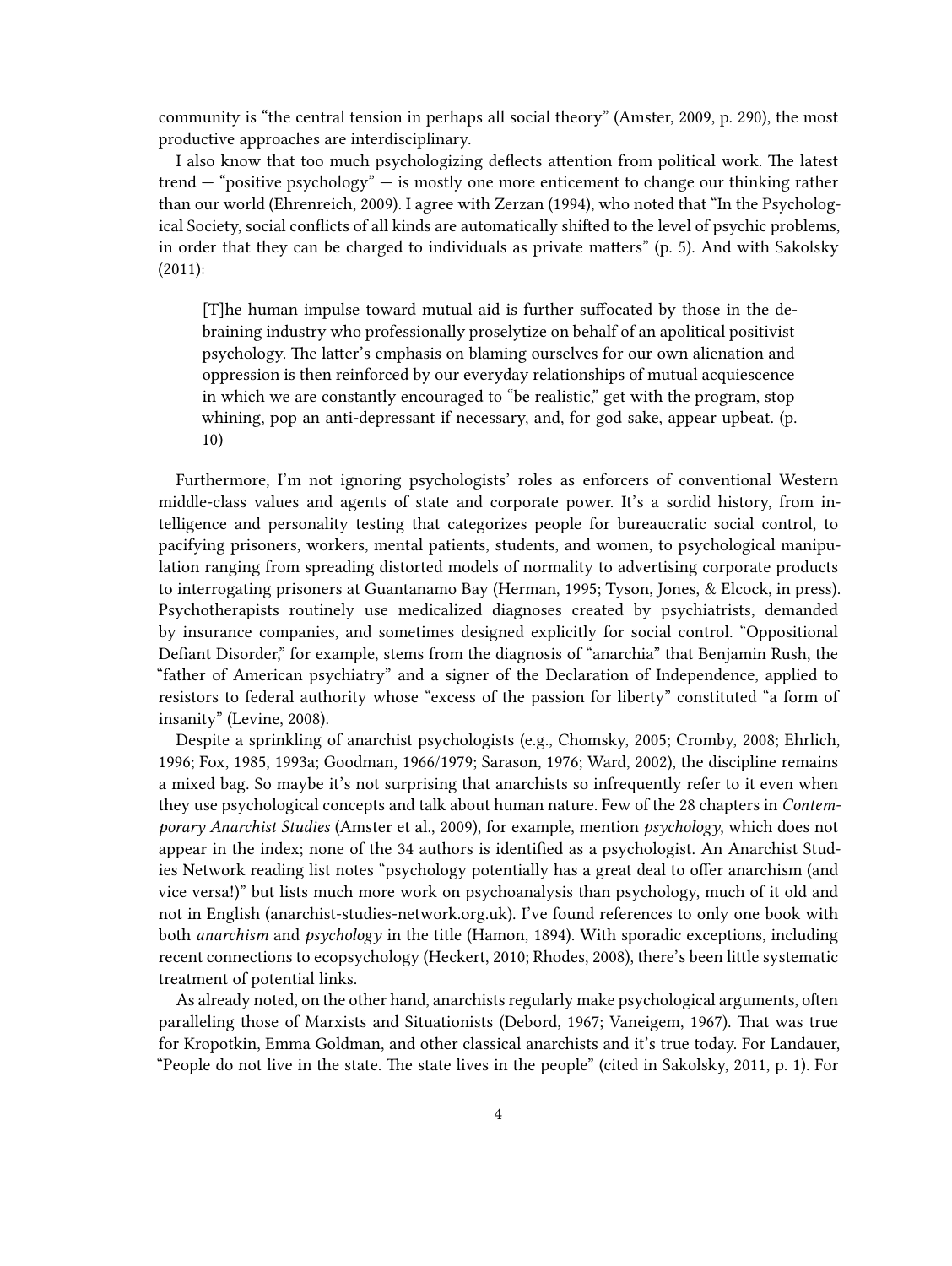Goldman, "The problem that confronts us today, and which the nearest future is to solve, is how to be one's self and yet in oneness with others, to deeply feel with all human beings and still retain one's characteristic qualities" (cited in Shukaitis, 2008, p. 12). Emphasizing "the personal and psychological dimensions of life," early women anarchists insisted that "changes in personal aspects of life, such as families, children, sex should be viewed as political activity" (Leeder, 1996, p. 143). A century later, Milstein (2009) says anarchism — "the only political tradition that has consistently grappled with the tension between the individual and society"  $(p. 92)$  - aims "to transform society in order to also transform ourselves" (p. 12). For Salmon (2010), "It is easy to talk about challenging the system and forget about challenging ourselves at the same time. It is not about putting one above the other, but realizing that both have to go hand in hand to be truly revolutionary" (p. 13). Gordon (2005) too insists that the transformation begins now:

Anarchism is unique among political movements in emphasizing the need to realize its desired social relations within the structures and practices of the revolutionary movement itself. As such, prefigurative politics can be seen as a form of "constructive" direct action, whereby anarchists who propose social relations bereft of hierarchy and domination undertake their construction by themselves. (p. 4)

There's a problem, though. Although we want to live by anarchist values today, none of us grew up learning how to do that. Barclay (1982) wrote that "individual members [of anarchist intentional communities] … have been reared in the cultural traditions and values of th[e] state and have only the greatest difficulty divesting themselves of their deleterious effects" (p. 103). The "tension in anarchist theory between the political and the personal" (DeLeon & Love, 2009, p. 162) means "it's going to be an ongoing struggle to find the balance" (Milstein, 2009, p. 15).

[M]ost recent pieces that confront issues of power in the movement focus on the way in which patterns of domination in society are imprinted on interactions within it — uncovering dynamics of racist, sexist, ageist or homophobic behavior, and asking why it is that positions of leadership in activist circles tend to be populated by men more often than women, whites more often than non-whites, and able persons more often than disabled ones. (Gordon, 2008, p. 52)

Confronting these difficulties, sometimes we falter. In the face of so much that needs doing, sometimes we settle for just getting by, staying functional enough for the work of the moment rather than developing personal, interpersonal, and collective skills an anarchist society might someday provide more naturally. We know that focusing on ourselves — our own relationships, needs, feelings, desires, troubles large and small — can become preoccupying, isolating, narcissistic. We resist individual solutions. Yet if we did understand our needs and wants better — where they come from, why we have them, how to satisfy them, how we might change them  $-$  and if we did learn to interact more effectively, then our living situations might be more satisfying, our relationships more fulfilling, our work lives more bearable, and our community and political projects more successful. Anarchists have a good sense, I think, of what life would be like free of competitiveness, possessiveness, jealousy, and domination, opening ourselves to liberation, spontaneity, and joy. But deciding to be different doesn't make us different. Ridding ourselves of a lifetime of bad habits, deformed needs, and twisted emotions is not so easy.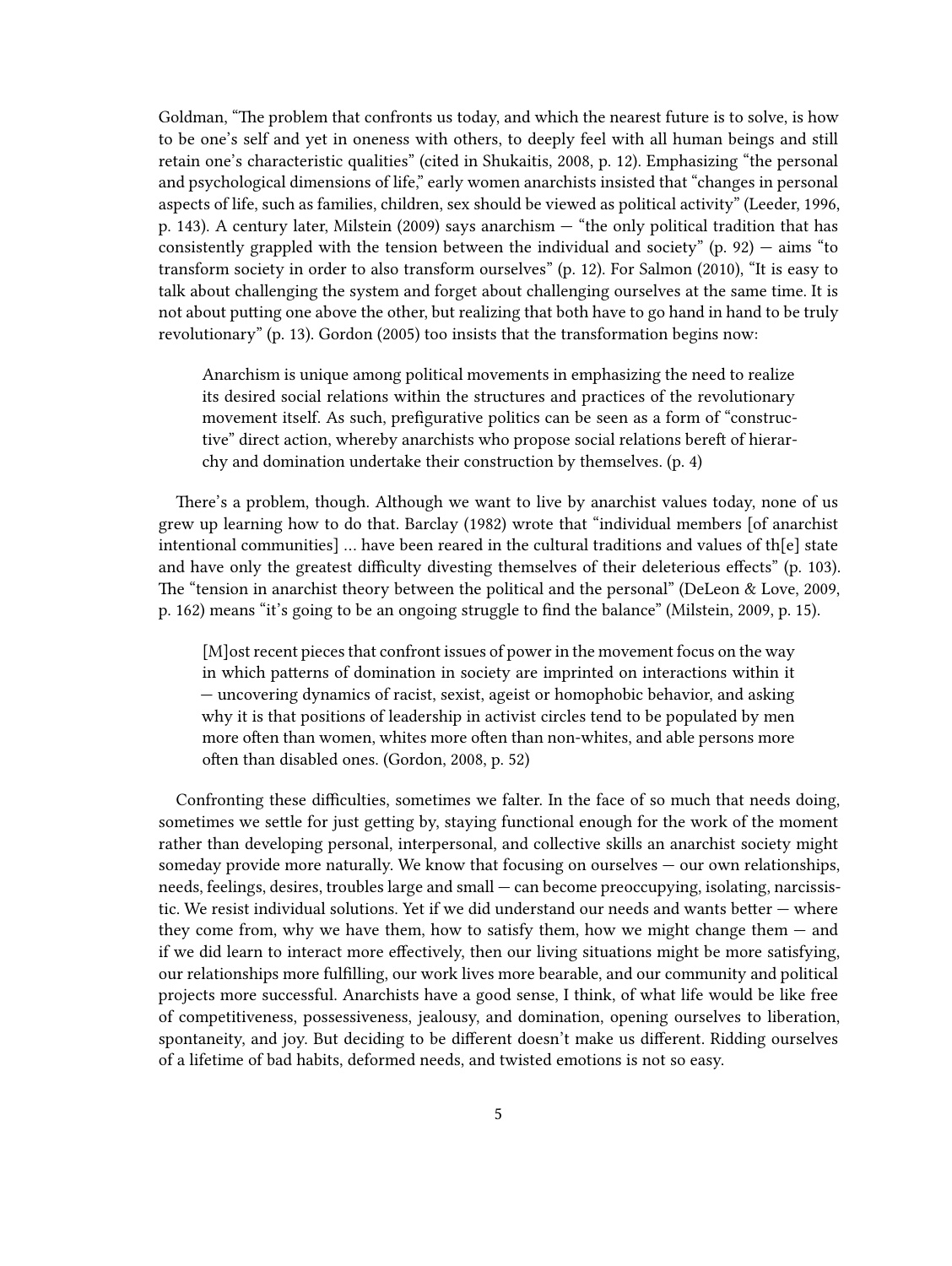It would be useful if the field of psychology was an ally rather than foe, even though anarchism may still have more to offer psychology than the other way around. Yet a growing number of critical psychologists (Fox, Prilleltensky, & Austin, 2009) are as ready as Sakolsky (2011) and Zerzan (1994) to blast psychology's ideological role while also exploring research, teaching, and therapy alternatives. Critical psychology is more marginal than its counterparts in other fields and likely to remain so (Parker, 2007), its adherents more often Marxist or even liberal than anarchist (Fox, in press), but it remains the most likely disciplinary space to advance the three anarchist projects described by Gordon (2009): "delegitimation, direct action (both destructive and creative), and networking" (p. 253). In the next section I describe three areas with mixed implications for advancing anarchism: clinical psychology as therapeutic profession, social psychology as knowledge-producing technology, and the progeny of humanistic psychology and radical psychoanalysis.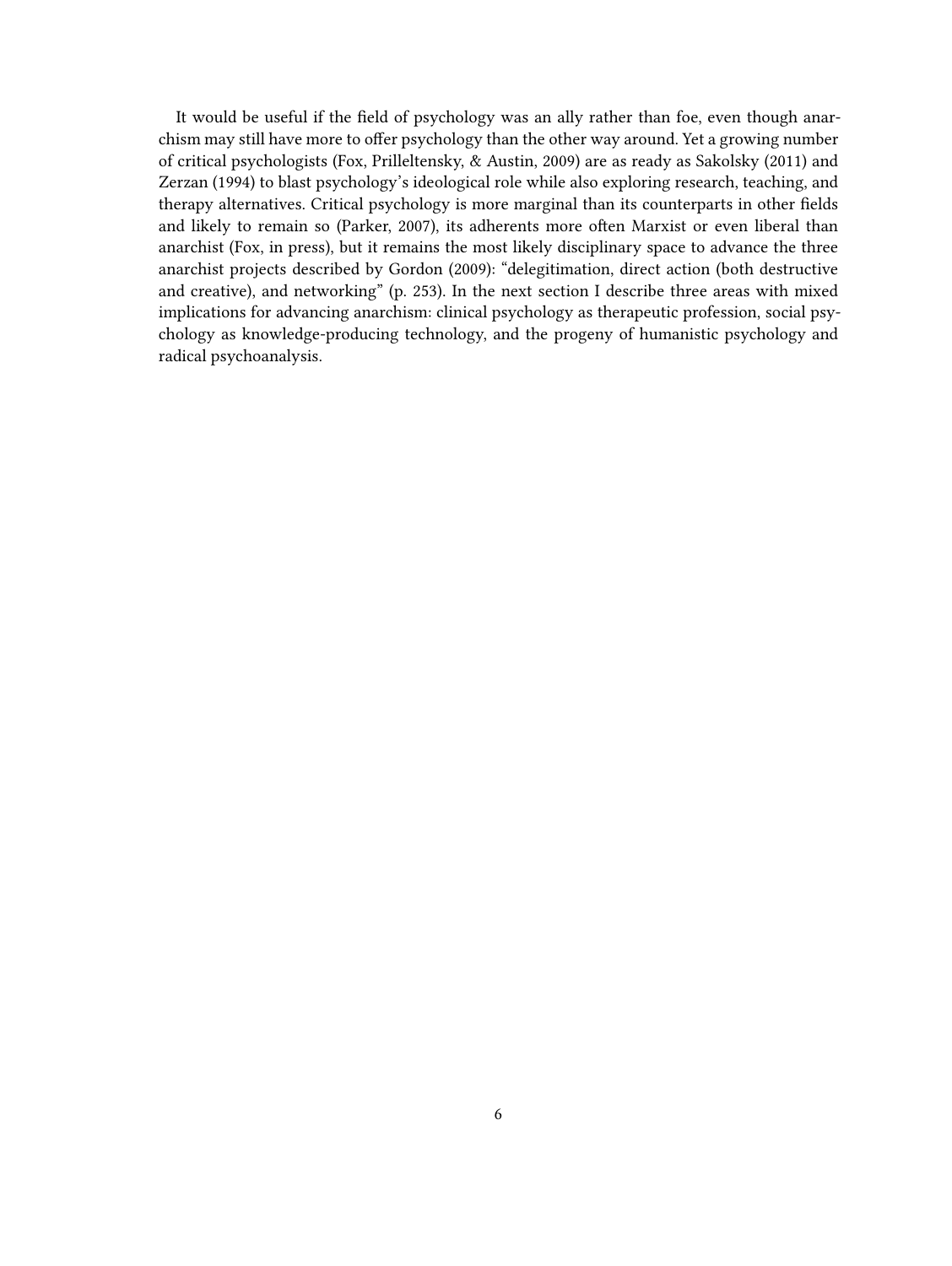### <span id="page-6-0"></span>**Core Relevance**

Mainstream psychologists sometimes grapple with useful concepts despite so often missing the point. The tension between individuality and mutuality is particularly relevant. The assumed dualistic split between self and other is standard fare, with terms such as agency/communion, independence/interdependence, autonomy/psychological sense of community. Personality theorists consider how circumstances — family, friends, school, etc. — affect growth from self-focused infant to socialized adult, and sometimes how different societies produce the personalities they need. Social psychologists make a mantra of the interaction between "the person" (e.g., personality, emotion, beliefs) and "the setting" (the presence of others, configuration of a room, perceived norms), although mainstream views of setting typically exclude society, culture, and history (Tolman, 1994).

These tensions and interactions are central to anarchist thought, which recognizes the inseparability of, and reciprocity between, personal and societal change as well as the difficulty of attempting both simultaneously. Anarchists "acknowledge this self-society juggling act as part of the human condition" (Milstein, 2009, p. 14). "Lifestyle decisions such as squatting or open relationships of intimacy have pushed anarchists to recognize the potential that radical lifestyle actions can have in freeing our minds from oppressive social norms" (DeLeon & Love, 2009, p. 161). Because "[t]he task for anarchists is not to introduce a new society but to realize an alternative society as much as possible in the present tense" (Gordon, 2005, p. 12), all domains invite struggle.

[T]he personal is political, but it is also economic, as well as social and cultural. Struggles around issues of care and housework, of the tasks of the everyday, are not just individual concerns unrelated to broader political and economic questions — they are the quotidian manifestations of these larger processes. Recognition of their connections, as well as the connections against questionable power dynamics in the home, school, office, hospital, and all spaces of social life, is an important step. (Shukaitis, 2008, p. 5)

Salmon (2010) argued that, "If our personal relationships are being used to keep us in conformity with the current system, then to challenge the basis of our relationships is part of tackling the political dead end that the mainstream continually tries to force us down" (p. 13). Gordon (2010) made a similar point:

This is sometimes called "prefigurative politics." So it makes sense for anarchists who have a critique of human-nonhuman relations and of the exploitation of animals to try and live in a way that seeks to undo that exploitation, e.g., by avoiding animal products (as well as campaigning and taking direct action against labs, slaughterhouses, battery farms, etc.). Similarly, anarchists who have a critique of monogamy,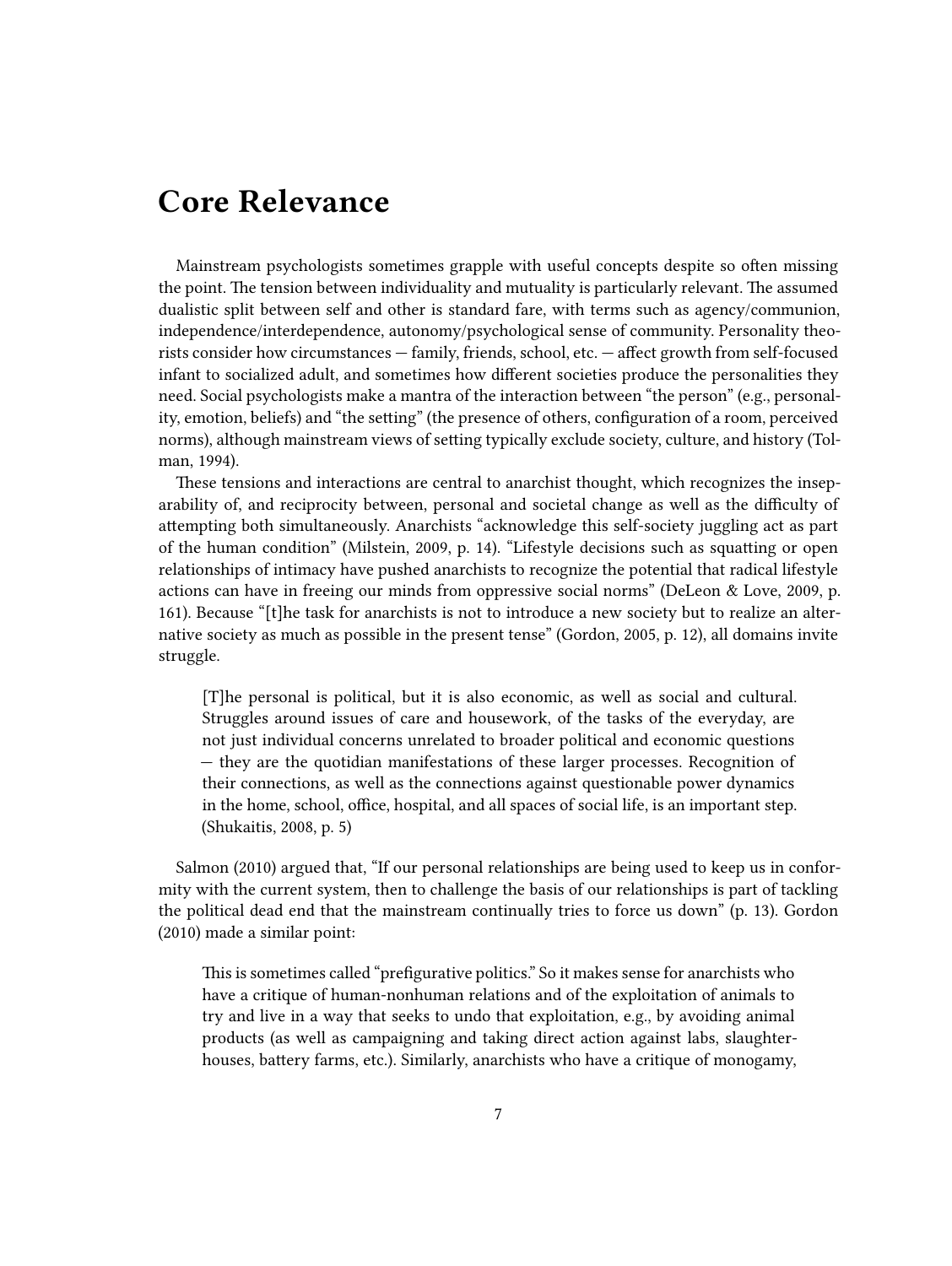for example from a feminist point of view, would look at ways to live differently in the present by practicing polyamory. (Gordon, 2010)

Or, as the Situationist Raoul Vaneigem (1967) wrote, "People who talk about revolution and class struggle without referring explicitly to everyday life, without understanding what is subversive about love and what is positive in the refusal of constraints, such people have corpses in their mouths."

#### <span id="page-7-0"></span>**Psychology as Therapeutic Profession**

When most people think about psychology they have in mind the therapy profession: clinical psychologists but also psychiatrists, social workers, and counselors who help resolve "mental health" difficulties. They may assume that psychology is based on Sigmund Freud or that psychology and psychoanalysis are pretty much the same thing rather than "two disciplines with an obvious boundary dispute" (Tyson et al., in press, pp. 184–185). Most clinical psychology students do learn various ways to understand mental health and illness — very loaded terms — as well as therapy techniques based on competing schools of thought. Only some of what psychotherapists do resembles the advice offered in self-help pop psychology books that purport to teach us how to fix ourselves.

Critical psychologists have objected to psychotherapy's most common approach: helping us adapt to an unsatisfying world by internalizing problems and solutions rather than recognizing their societal nature. Psychology's claim to be a science separate from philosophy accompanied 19<sup>th</sup> century Social Darwinism, which imagined and demanded a competitive, striving human nature for a dog-eat-dog capitalist world. It assumed rather than challenged hierarchy, patriarchy, and race privilege. Twentieth century psychologists who eventually became therapists encouraged people to fix themselves rather than challenge bosses, political elites, or dominant institutions more broadly. And still, today, mainstream therapy helps us function, boosting our confidence and self-esteem and maintaining our relationships so that we can get through school, get to work on time, keep at it one day after the next, mastering stress reduction techniques and ignoring any inkling that something outside ourselves might be at fault even when millions of us have identical "individual problems." These culturally disseminated clichés have become part of our everyday psychology, seemingly obvious and natural and right (Fox et al., 2009).

These generalizations have important exceptions. Feminist, Marxist, anarchist, and other critical and radical therapists — psychologists, psychiatrists, and psychoanalysts such as Alfred Adler and Erich Fromm — have explored the links among our emotional states, habitual behaviors, and the society around us, tracing common difficulties to culturally determined conditions. Radicals have more often explored psychoanalysis which, "[i]n part due to the continued awareness that minds are products of social and cultural environments, … always had more of a potential for cultural critique than psychology, especially those aspects of psychology that relied on technological control rather than conceptual understanding" (Tyson et al., in press, p. 178).

Especially influential among radicals was Wilhelm Reich (1942), whose exploration of the connection between sexual repression and fascism stimulated variants of analysis and therapy following Marxist, feminist, and other critical traditions (Sloan, 1996; Tolman, 1994), including anarchism (Comfort, 1950; Perez, 1990). Reich followed Otto Gross, an early Freudian who broke away to develop an anarchist psychoanalysis taking into account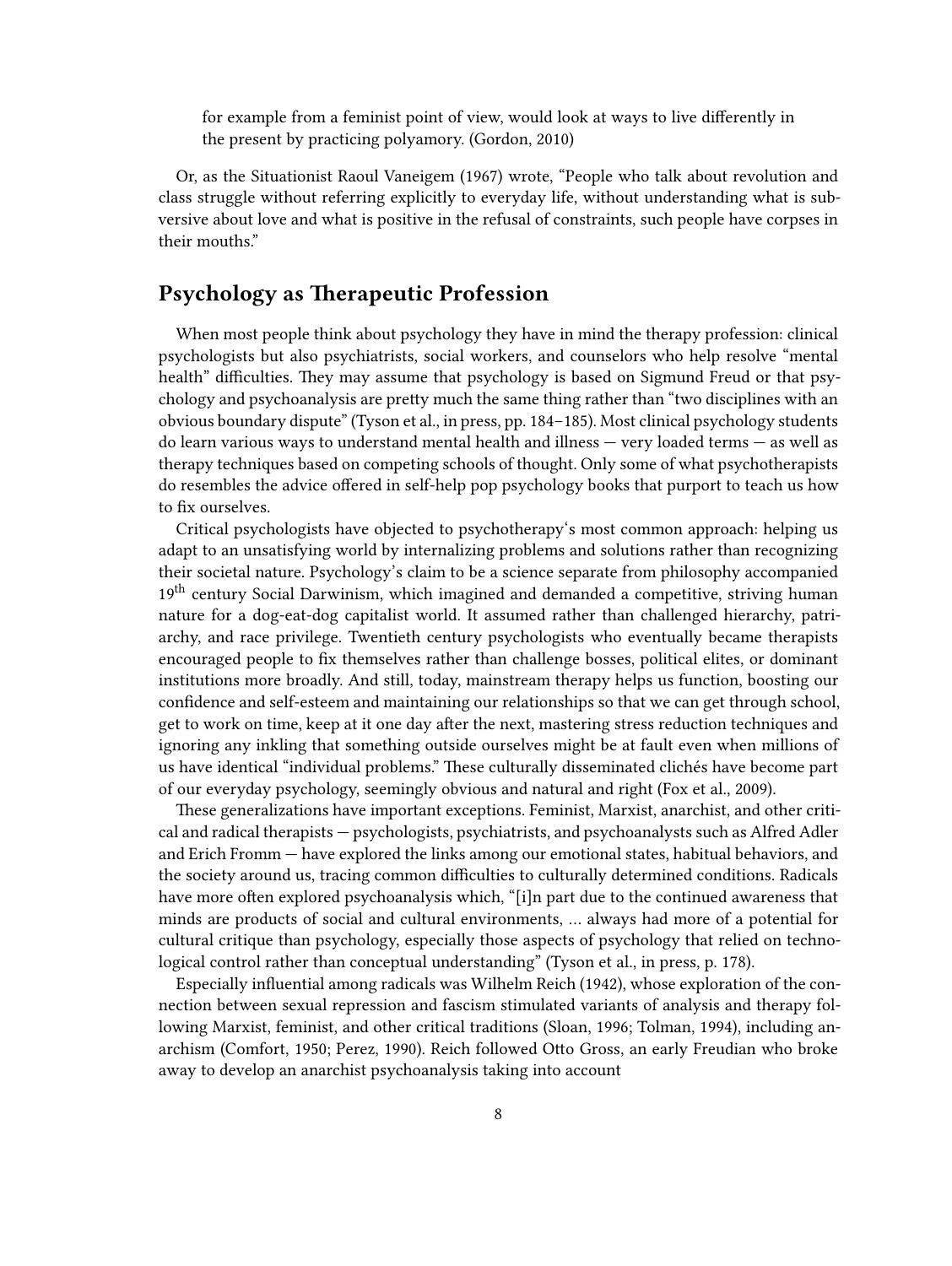[s]uch problems as anti-authoritarian, repression-free upbringing, the emancipation from patriarchal, hierarchical structures in the context of family, marriage, career, etc., the emancipation of women in particular, the rights of the individual to decide freely about his/her life, especially in reference to drugs and euthanasia, and finally questions about the freedom of the individual in relationship to social norms and traditions. (International Otto Gross Society, 2009)

Gross believed that "[w]hoever wants to change the structures of power (and production) in a repressive society, has to start by changing these structures in himself [sic] and to eradicate the 'authority that has infiltrated one's own inner being'" (Sombart, 1991, cited in Heuer). Similarly, the psychiatrist Roberto Freire's 1970s *somatherapy*, based in large part on Reich, took an anarchist approach in trying "to understand the socio-political behavior of individuals starting from what happens in their daily lives" ("Somatherapy," 2010). Also taking into account societal context, from a more existentialist direction, was anarchist Paul Goodman's contribution to gestalt therapy (Perls, Hefferline, & Goodman, 1951).

Mainstream psychotherapy continues to reinforce an asocial, apolitical adjustment-seeking individualism. When psychologists work in prisons, mental hospitals, schools, factories, militaries, and other institutions that confine people and shape behavior, their work crosses from neutrality to social control. The "anti-psychiatry" movement gains more attention, but psychologists too work in mental hospitals. At the same time, critical and radical psychologists have contributed to efforts critical of mainstream psychiatry and psychotherapy (P. Brown, 1973; Ingleby, 1980; Williams & Arrigo, 2005).

#### <span id="page-8-0"></span>**Social Psychology as Knowledge-producing Technology**

Social psychology exemplifies the discipline's preferred image as science rather than therapy profession. Social psychologists sometimes do research that therapists can use, but mostly they range more widely, looking for universal principles of behavior assumed to be independent of time and place. Why do we help someone? When are we more or less likely to follow orders, cooperate or compete, love or hate? Even: How can we persuade people to recycle? Social psychologists typically use experimental methods to study behaviors that we ordinarily explain to ourselves using our internalized everyday psychology; they claim such research is necessary because our "everyday psychology is often inaccurate" (Jones & Elcock, 2001, p. 183) and only science can reveal the truth.

As an undergraduate I responded to social psychology's liberal reform agenda with naive optimism and personal curiosity. But later I returned to graduate school steeped in Israel's utopiansocialist kibbutz system (Horrox, 2009), the 1970s anti-nuclear power movement (Epstein, 1993), and books from Kropotkin (1902) to Bookchin (1971, 1980, 1982). I realized then that social psychological research — on power, hierarchy, and authority, decision making and cooperation, relationships and community  $-$  demonstrated the benefits of "communal individuality" (Ritter, 1980) in a "free society of free individuals" (Milstein, 2009, p. 12). Others too noticed; for example, political psychologist Dana Ward, curator of the Anarchist Archives, has explored authoritarianism, group dynamics, and the development of political concepts ("Political Psychology and Anarchism," 2009; see also Hamilton, 2008, on intrinsic motivation; Fox, 1985). But the field never embraced anarchism's social psychological vision of maximizing autonomy and community.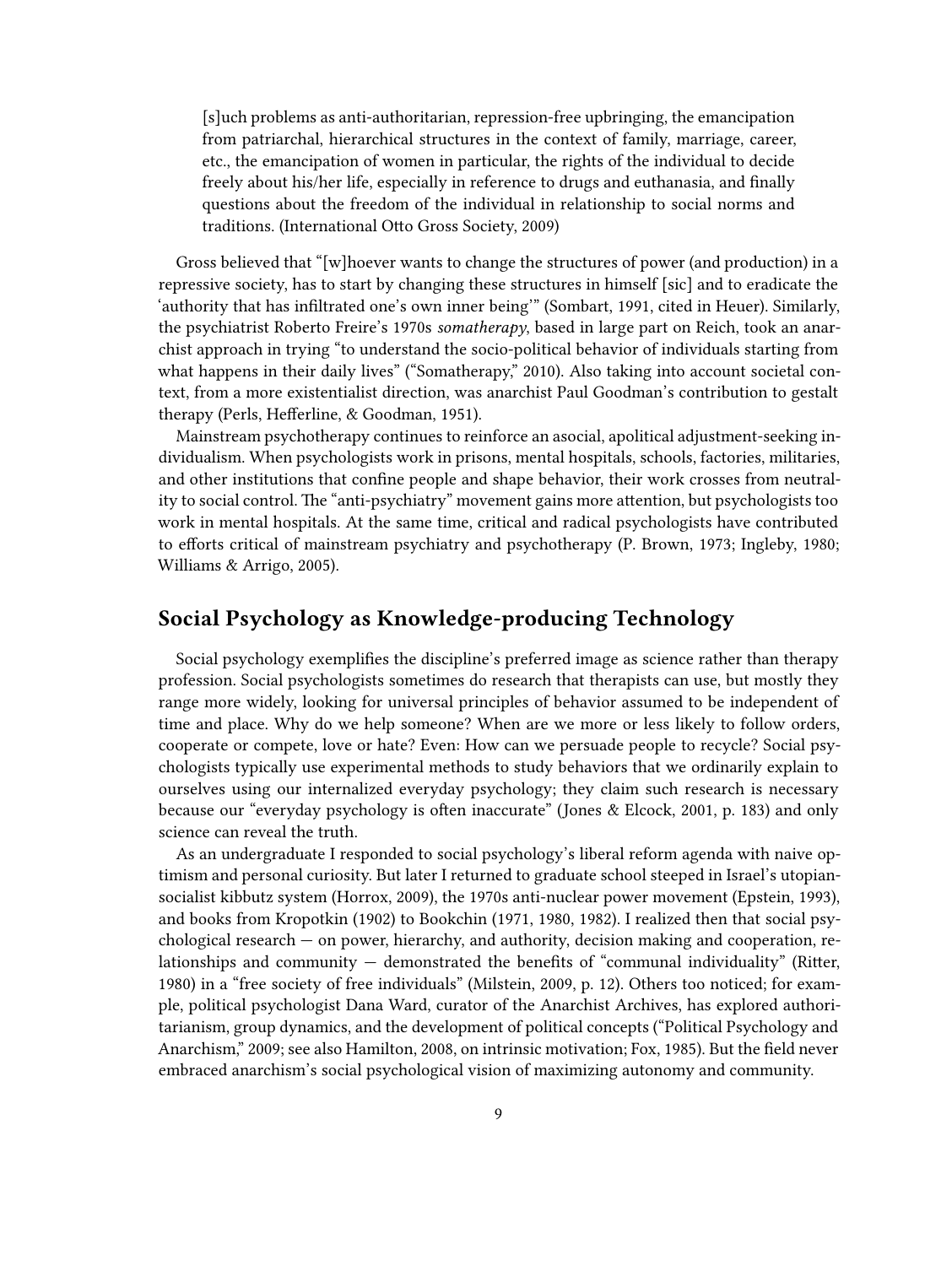There was a time when some imagined more. At the dawn of modern psychology, Augustin Hamon (1894) advanced a social psychology that

emphasized systematic, empirical research and situated the "problematique" of social psychology at the interface of the individual and societal levels of analysis… They linked a strong commitment to social movements expressing anarchist-communist ideas with a critical reevaluation of concepts in the social sciences, criminology, etc.; that is to say, Hamon conceived of the social sciences, *sui generis*, as *critical* sciences. (Apfelbaum & Lubek, 1983, p. 32; see also Lubek & Apfelbaum, 1982)

In 1967, Abraham Maslow, one of a handful of theorists looking to anarchism as something of a model (Fox, 1985), taught a course called Utopian Social Psychology. It addressed "the empirical and realistic questions: How good a society does human nature permit? How good a human nature does society permit? What is possible and feasible? What is not?" (Maslow, 1971, p. 212). But today social psychology is hardly utopian or even very social, focusing instead on what we *think* about behavior, "paradoxically … seek[ing] to explain behavior in terms of individual rather than social and cultural factors" (Jones & Elcock, 2001, p. 187). There's not much talk of experimenting with community.

In my own work in a subfield called "psychology and law," an anarchist stance helps dissect the legal system's justifications for its own legitimacy, which essentially assume that human nature is so bad only the law lets us survive (Fox, 1993a, 1993b, 1999). Anarchists don't all agree about human nature — some think it's pretty good, others good or bad depending on circumstances, some don't seem to care — but generally we don't think that legislators, judges, and cops are the reason most people under ordinary circumstances are reasonably decent. Moreover, unlike Marxists who tend to think law's utility depends on who controls it, anarchists generally dismiss the rule of law no matter who's in charge and object to legal reasoning's purpose: judging human interaction by generalized abstract principles independent of circumstances facing actual people.

#### <span id="page-9-0"></span>**Humanistic Psychology, Radical Psychoanalysis, and Prefigurative Politics**

Aware that therapy, navel-gazing, and self-help books (Justman, 2005; Zerzan, 1994) don't lead to social change, anarchists are generally suspicious of psychotherapy's core as well as of humanistic approaches from Western psychology, Eastern philosophy, and New Age mysticism that spawned the human potential movement where much of the work on self and relationships occurs today. Although some forms of humanistic and even New Age thought claim compatibility with social change movements (McLaughlin & Davidson, 2010; Rosenberg, 2004; Satin, 1979), too many participants insist the only way to change the world is to work only on themselves. Capitalists, of course, happily sell us whatever we need to meditate and communicate, practice yoga and Tantra, discover our authentic selves, and wander down our spiritual path of the moment, positive, happy, self-absorbed, and non-threatening. Understandably, thus, anarchists often reject these individualistic solutions and focus instead on more systemic approaches.

Recently I've begun exploring groups that go in the other direction: prioritizing personal growth and interpersonal dynamics necessary for creating community. This personally reward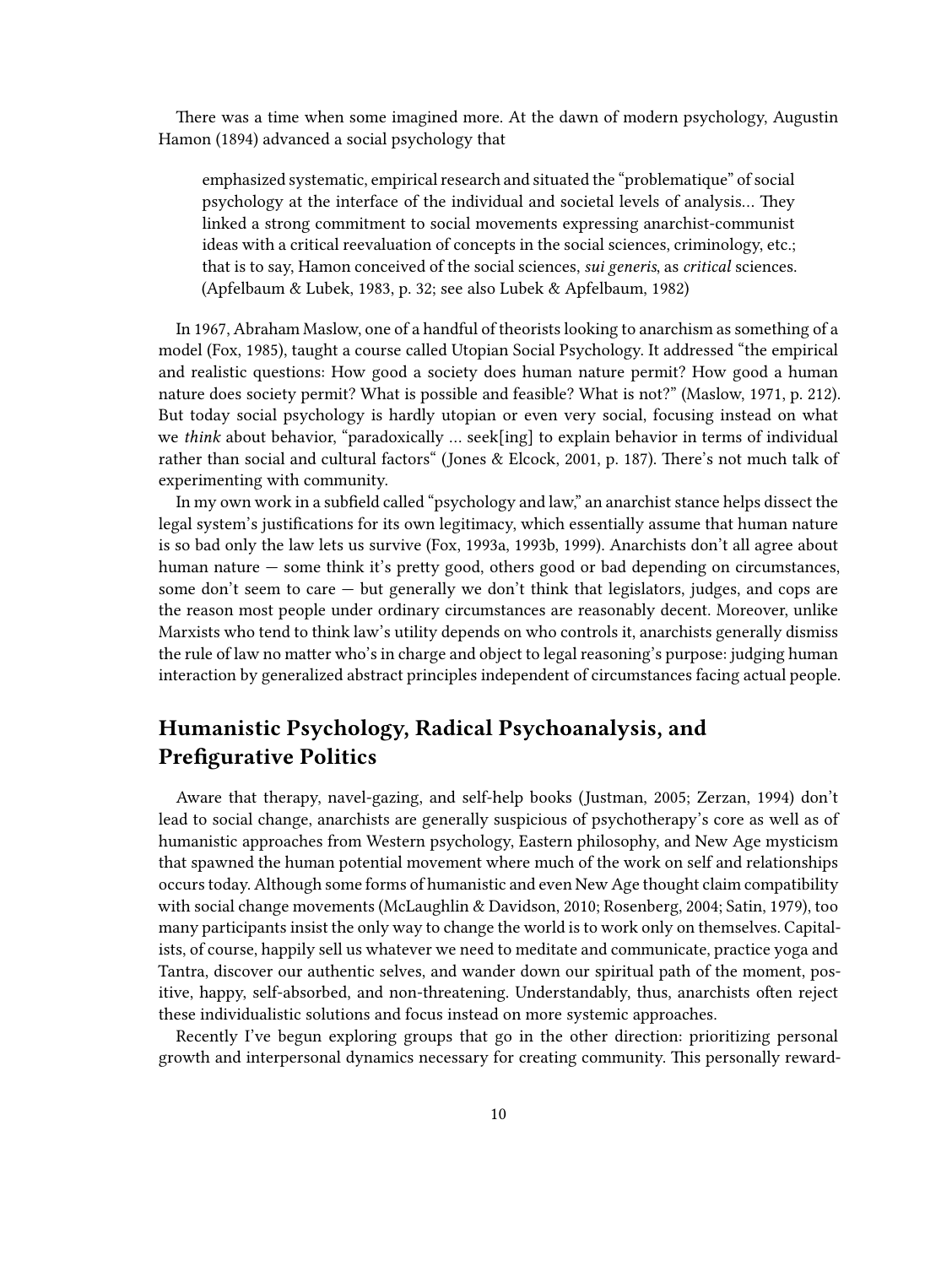ing "participant observation," as social psychologists might call it, has challenged my own assumptions, stereotypes, and habits and tested my ability to be patient with new language, styles, and ways of looking at myself and the world. Although the groups I've come across do not define themselves as anarchist, and thus attract people with various political and apolitical identities, their purposes and methods overlap significantly with anarchist values. Aiming to shake us out of complacency toward new habits, goals, motivations, and emotions, they mirror anarchist calls to re-think things we've always taken for granted about human nature and hierarchy, capitalism and materialism, monogamy and sexuality. The goal, at least for some, is not just to focus inward but to create communities less repressive and oppressive, more egalitarian, satisfying, and just.

Efforts that seem potentially useful stress mutual support, study, and exploration rather than individual psychotherapy, self-help, or a guru's prescription for inner bliss. Network for a New Culture([www.nfnc.org\)](http://www.nfnc.org), for example, uses an eclectic, non-dogmatic approach incorporating elements of humanistic psychology, cognitive and gestalt therapy, and Reichian/Jungian analysis as well as varied communication and community-building methods. Exploring links between beliefs and emotions, body and unconscious, self and culture, NFNC creates settings that challenge widespread emotional, behavioral, and sexual assumptions. Some of this exploration follows approaches developed in more explicitly radical intentional communities in Germany (ZEGG, [www.zegg.de\)](http://www.zegg.de) and Portugal (Tamera, [www.tamera.org](http://www.tamera.org)). Similarly, some psychologists using anarchist frameworks (McWilliams, 1985; Rhodes, 2008) incorporate insights from ecopsychology and ecofeminism as well as from Zen, Taoism and other psychologies challenging Western notions of consciousness and reality, self and other (Ornstein, 1972; Rosenberg, 2004). It may be impossible "to re-create personality and thus transform life" or "to create your own reality" (Zerzan, 1994, p. 12), but it is possible to learn skills and create communities that help us act and feel closer to what we imagine is possible.

Gordon (2010) cautions, in a somewhat-related context, that "these practices and lifestyles are in danger of congealing into a self-referential subculture that detracts from other areas of activity (e.g., direct action, propaganda, solidarity work)," but he adds "there is no reason why they should *have* to come at the expense of these." Marshall Rosenberg (2004), an early proponent of radical therapy whose Nonviolent Communication method is used in interpersonal and political conflicts, talks of spirituality but acknowledges that

spirituality can be reactionary if we get people to just be so calm and accepting and loving that they tolerate the dangerous structures. The spirituality that we need to develop for social change is one that mobilizes us for social change. It doesn't just enable us to sit there and enjoy the world no matter what. It creates a quality of energy that mobilizes us into action. (pp. 5–6)

I have not yet explored spiritual groups, but it's worth noting that some anarchists consider non-institutionalized religion compatible with anarchism (e.g., A. Brown, 2007). Kemmerer (2009) points out that "institutionalized religion in every nation tends to support the status quo, but many religious teachings … support anarchy" (p. 210). Lamborn Wilson (2010) agrees; referring to "various sorts of spiritual anarchism," he

propos[es] that fascist and fundamentalist cults are not to be confused with the non-authoritarian spiritual tendencies represented by neo-shamanism, psychedelic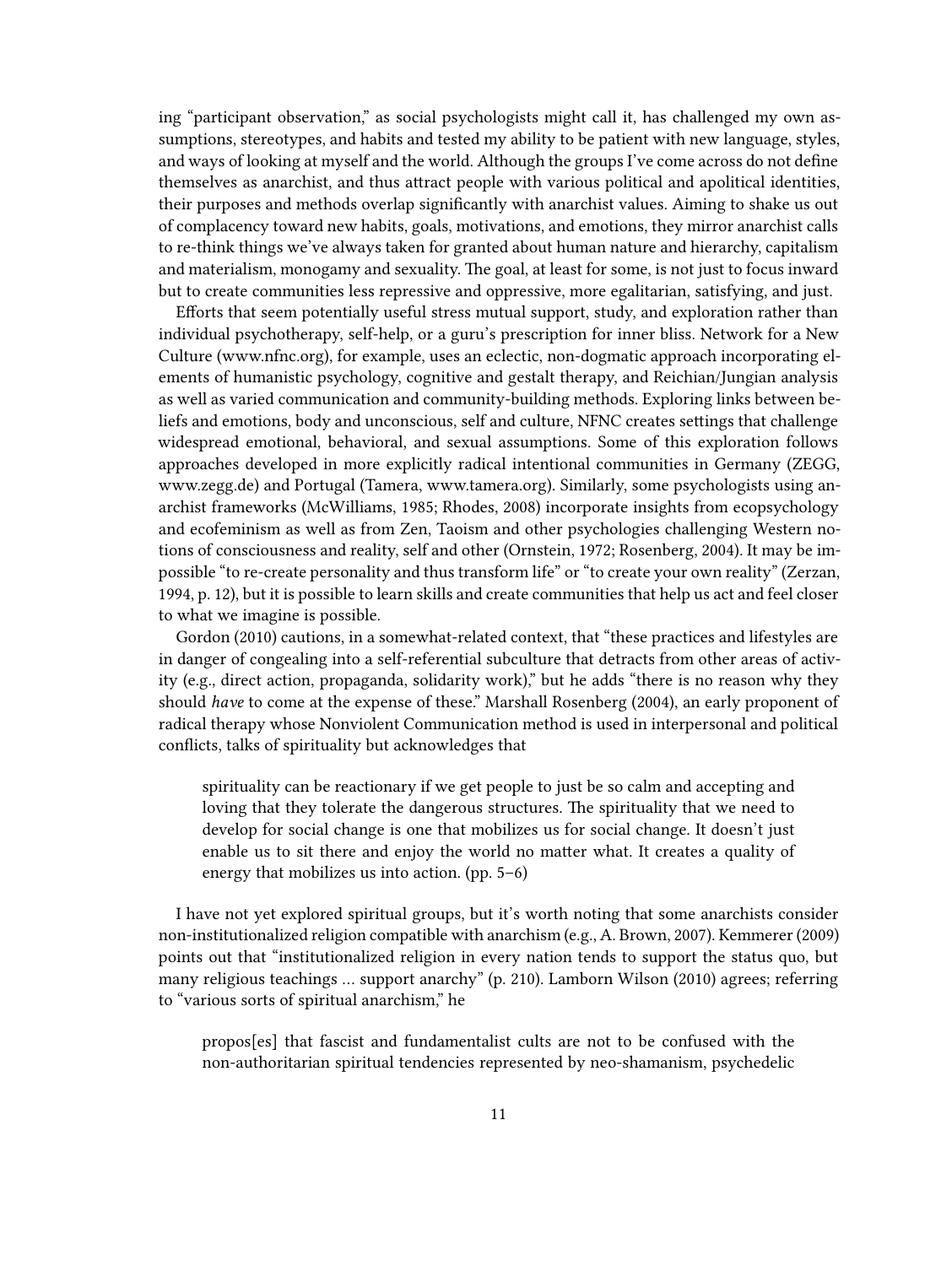or "entheogenic" spirituality, the American "religion of Nature" according to anarchists like Thoreau, sharing many concerns and mythemes with Green Anarchy and Primitivism, tribalism, ecological resistance, Native American attitudes toward Nature … even with Rainbow and Burning Man festivalism… (p. 14)

Lamborn Wilson adds a useful reminder: "[A]ny liberatory belief system, even the most libertarian (or libertine), can be flipped 180 degrees into a rigid dogma… Conversely, even within the most religious of religions the natural human desire for freedom can carve out secret spaces of resistance" (p. 15).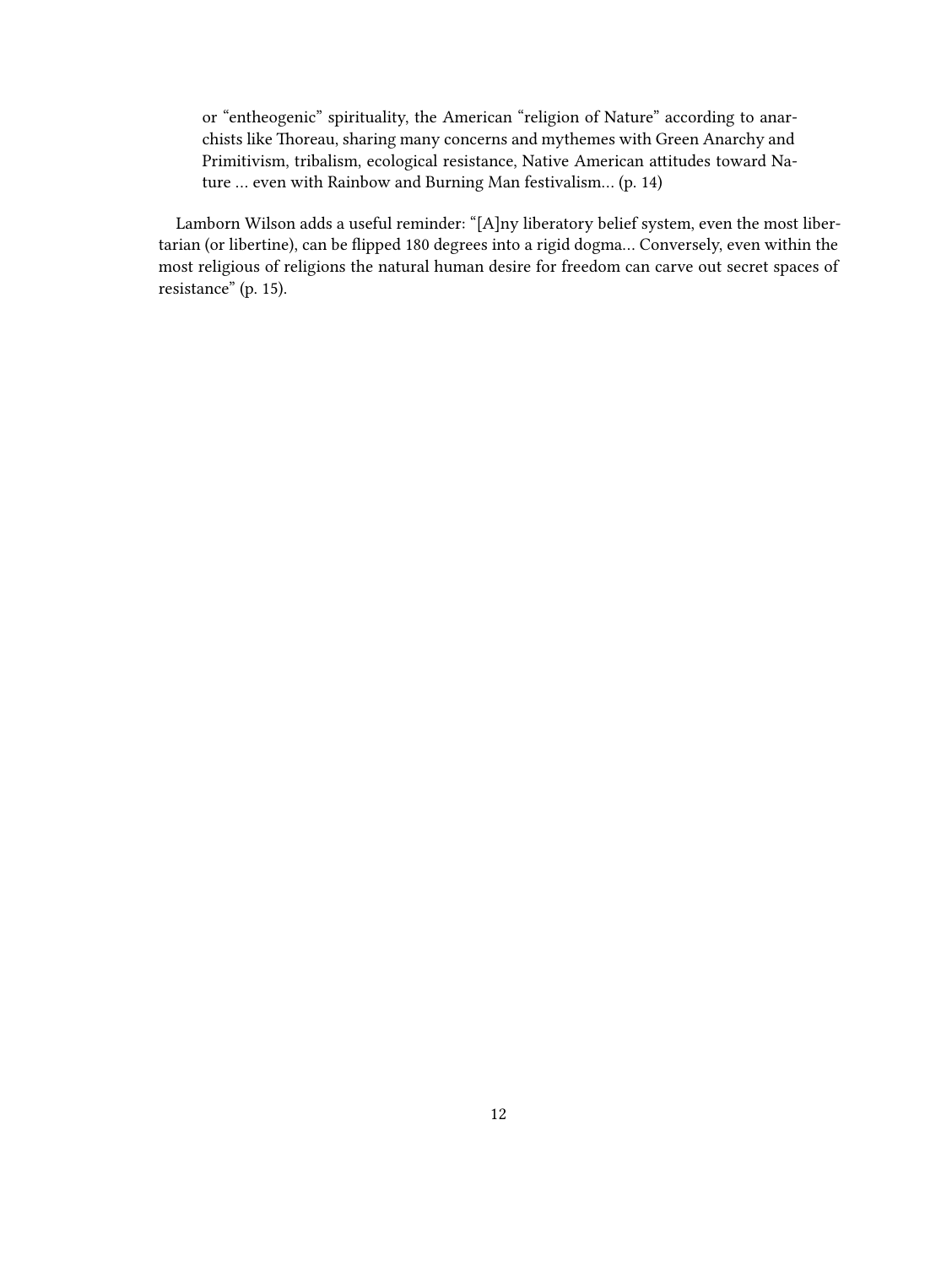## <span id="page-12-0"></span>**Seeking it All**

Milstein (2009) maintains that anarchism's "dynamism" stems from the notion that "humans aren't just fixed beings but are always becoming. Seeing all life as able to evolve highlights the idea that people and society can change. That people and the world can become more than they are, better than they are" (p. 59). The relevant question here is whether psychology, in any of its therapeutic, research, or alternative guises, can contribute to an anarchist culture in which participants live more fulfilling lives while working more effectively toward a world that provides better lives for everyone.

Cromby (2008) noted that, unlike Marxist psychologies (Seve, Holzkamp, Vygotsky), there is no influential anarchist psychology. Imagining such a project, S. Brown (2008) emphasized that though it may seem "simply not the business of psychology to extend itself beyond the study of the person … the model of the person adopted at any given time is always framed in relation to a contrasting notion of the collective" (p. 1). An anarchist psychology "will not emerge from a different model of the person but rather from a simultaneous rethinking of person and collective together" (p. 2). "Indeed the very thought of creating such a disciplinary division seems inimical to anarchism. But what we might say is that psychology in an anarchist register must take 'life' as its object rather than 'subjectivity' or 'the individual'" (S. Brown, 2008, p. 10).

Whether anarchists outside academe will find poststructuralist and postmodern approaches (Kuhn, 2009; Purchase, 2011) more useful than older forms remains to be seen. Critical psychologist Tod Sloan, attempting to direct radical therapists and counselors toward community-building group work, says

the point isn't to take humanistic individualist psychotherapy and apply it to heal anarchists … It is to rescue the truths that are buried in that subjective moment of the dialectic … and see what is going on there in the psyche as always implicating the social order, internalization of oppression, suppression of the body, etc. Otherwise, we just move to working on ourselves and forget that the state and capitalism and patriarchy etc. are the fundamental issues. And this is where critical psych needs to do its work. (Sloan, personal communication, January 5, 2011)

The risk in using any form of psychology is being diverted from the world outside ourselves. Despite that risk, I believe the exploration is worth it. Many of us would be more effective anarchists as well as more fulfilled human beings if we could counter our culturally determined everyday psychology. As Shukaitis (2008) noted, "The social relations we create every day prefigure the world to come, not just in a metaphorical sense, but also quite literally: they truly are the emergence of that other world embodied in the constant motion and interaction of bodies." (p. 3). There's much we can learn. We may want a revolution, but as Emma says we want to dance, too.

Paying more attention to the personal and interpersonal also means responding to those who experience mental or emotional distress. We know that they  $-$  perhaps we  $-$  often struggle in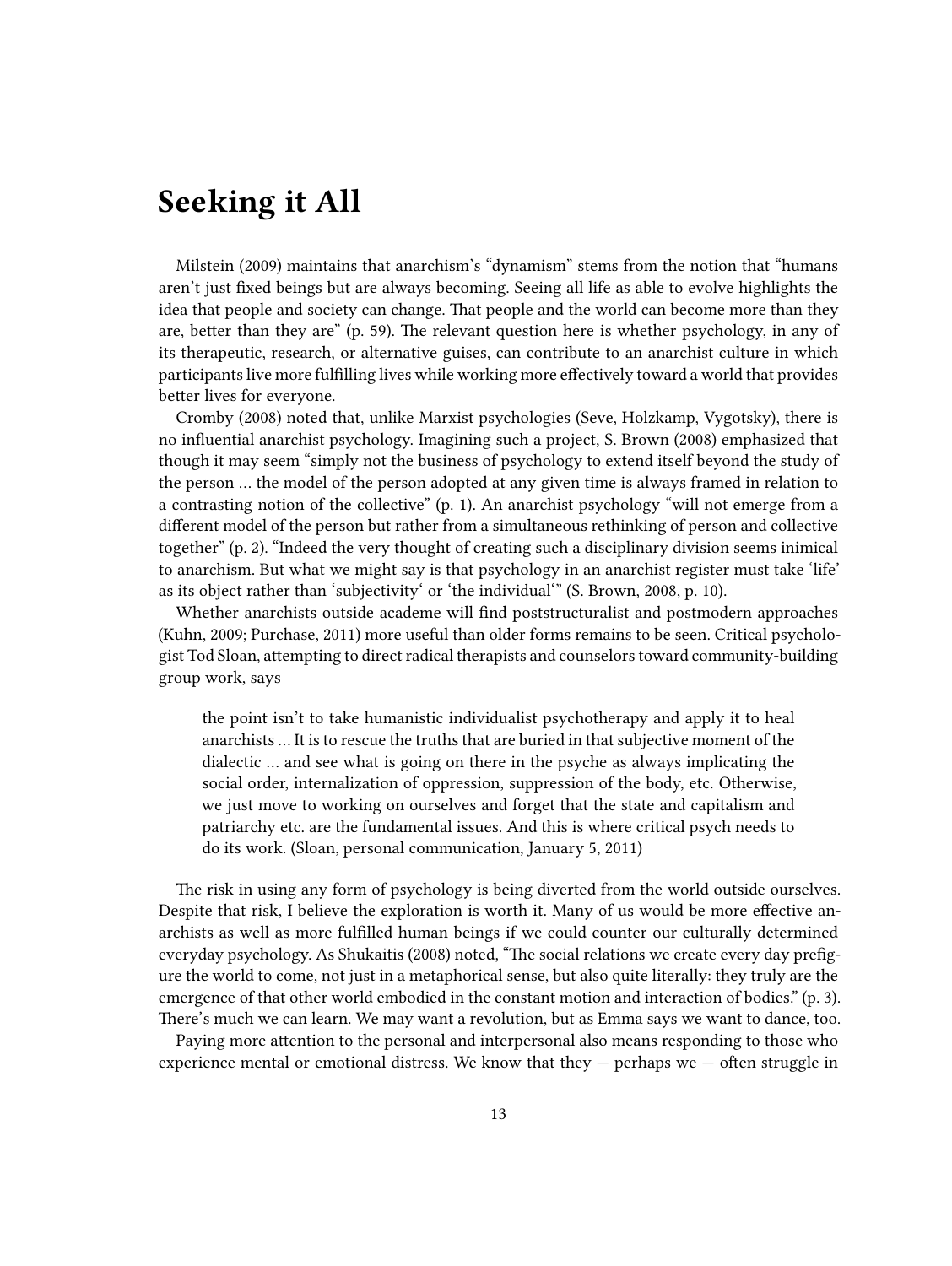psychiatric systems that are overworked, bureaucratized, medicalized, disinterested, and often inadequate at best. Yet this struggle also takes place with friends and comrades. Dorter (2007) pointed out that although psychiatric survivor movements "ask fundamental questions of what it means to be mad in an insane world,… questions of mental health and mad liberation … figure little into the work that anarchists collectively focus on, or in the ways we structure ourselves or organize" (p. 8). Introducing anarchist accounts of mental distress, Asher (2008) hoped

to spark more discussions about mental illness within our political communities and friendship circles, [so] that we can begin to offer each other and ourselves the support we need. We need to realize when people are drifting away because they aren't able to cope, and we need to be doing all we can to give them all they require. In our supposedly radical communities, mental illness is deeply stigmatized, and even at times ridiculed. It shouldn't be up to those of us in our deepest depressive states or our most manic episodes to call people out on this shit, but so often, if we don't do it, nobody else will. (p. 3)

Finally, resistance to anarchism often stems from accepting culturally dominant explanations of human behavior and sometimes from individual satisfaction at successfully navigating societal barriers. Believing that society needs strong leaders, strong laws, and strong cops because human beings are too flawed to survive without them reflects a particular understanding of motivation. A careful reading of mainstream psychology can help counter some of these arguments. The development of a more critical alternative psychology at the interface of individual and community could help us re-imagine what we are capable of creating together.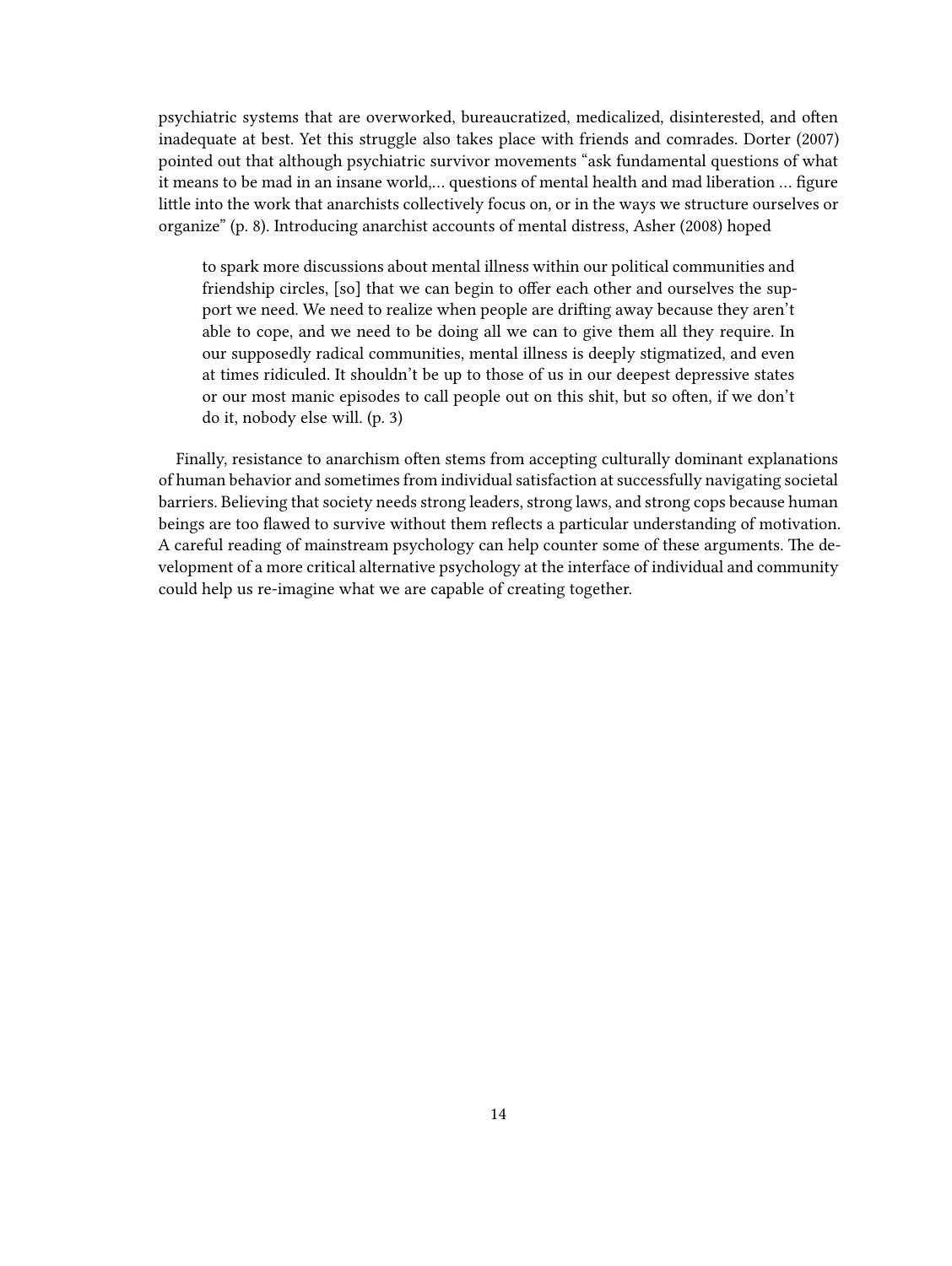### <span id="page-14-0"></span>**References**

Amster, R. (2009). Anarchy, utopia, and the state of things to come. In R. Amster, A. Deleon, L. Fernandez, A. J. Nocella, & D. Shannon (Eds.), *Contemporary Anarchist Studies: An Introductory Anthology of Anarchy in the Academy*. New York: Routledge.

Amster, R., Deleon, A., Fernandez, L., Nocella, A. J., & Shannon, D. (Eds.). (2009). *Contemporary Anarchist Studies: An Introductory Anthology of Anarchy in the Academy*. New York: Routledge.

Apfelbaum, E., & Lubek, I. (1983). Le point de vue critique des ecrits psychosociologiques (1889–1905) de Augustin Hamon. In S. Bem, H. Rappard, & W. van Hoorn (Eds.), *Studies in the History of Psychology and the Social Sciences*. Leiden: Psychologisch Instituut van de Rijksuniversiteit Leiden.

Asher. (2008). Introduction. In *Our Dark Passenger: Anarchists Talk About Mental Illness and Community Support*. Christchurch, New Zealand: Katipo Books.

Barclay, H. B. (1982). *People Without Government: An Anthropology of Anarchism*. London: Kahn.

Bookchin, M. (1971). *Post-scarcity Anarchism*. Palo Alto, CA: Ramparts.

Bookchin, M. (1980). *Toward an Ecological Society*. Montreal: Black Rose Books.

Bookchin, M. (1982). *The Ecology of Freedom: The Emergence and Dissolution of Hierarchy.* Palo Alto, CA: Cheshire Books.

Brown, A. (Moderator) (2007, November). *Anarchism, Religion, and Spirituality*. Panel presented at Renewing the Anarchist Tradition conference, Montpelier, VT.

Brown, P. (Ed.). (1973). *Radical Psychology*. New York: Harper.

Brown, S. D. (2008). The thought of immanence and the possibility of an anarchist psychology. In *Possibilities for An Anarchist Psychology*, panel at First Anarchist Studies Network Conference, Loughborough, UK.

Buber, M. (1949/1958). *Paths in Utopia*. Boston: Beacon Press.

Chomsky, N. (2005). *Chomsky on Anarchism*. Barry Pateman (Ed.). Oakland, CA: AK Press.

Comfort, A. (1950). *Authority and Delinquency in the Modern State*. London: Routledge. Retrieved from [www.alexcomfort.com](http://www.alexcomfort.com/TheStateAndHumanBehavior.xhtml)

Cromby, J. (2008). Political psychologies and possibilities. In *Possibilities for An Anarchist Psychology*, panel at First Anarchist Studies Network Conference, Loughborough, UK. [www.anarchist-studies-network.org.uk](http://www.anarchist-studies-network.org.uk/documents/ASN_psychology_panel_abstracts.vASN.pdf)

Debord, G. (1967). *The Society of the Spectacle*. Paris: Editions Buchet-Chastel. 1977 translation by Black & Red. Retrieved December 31, 2010, from [library.nothingness.org](http://library.nothingness.org/articles/SI/all/pub_contents/4)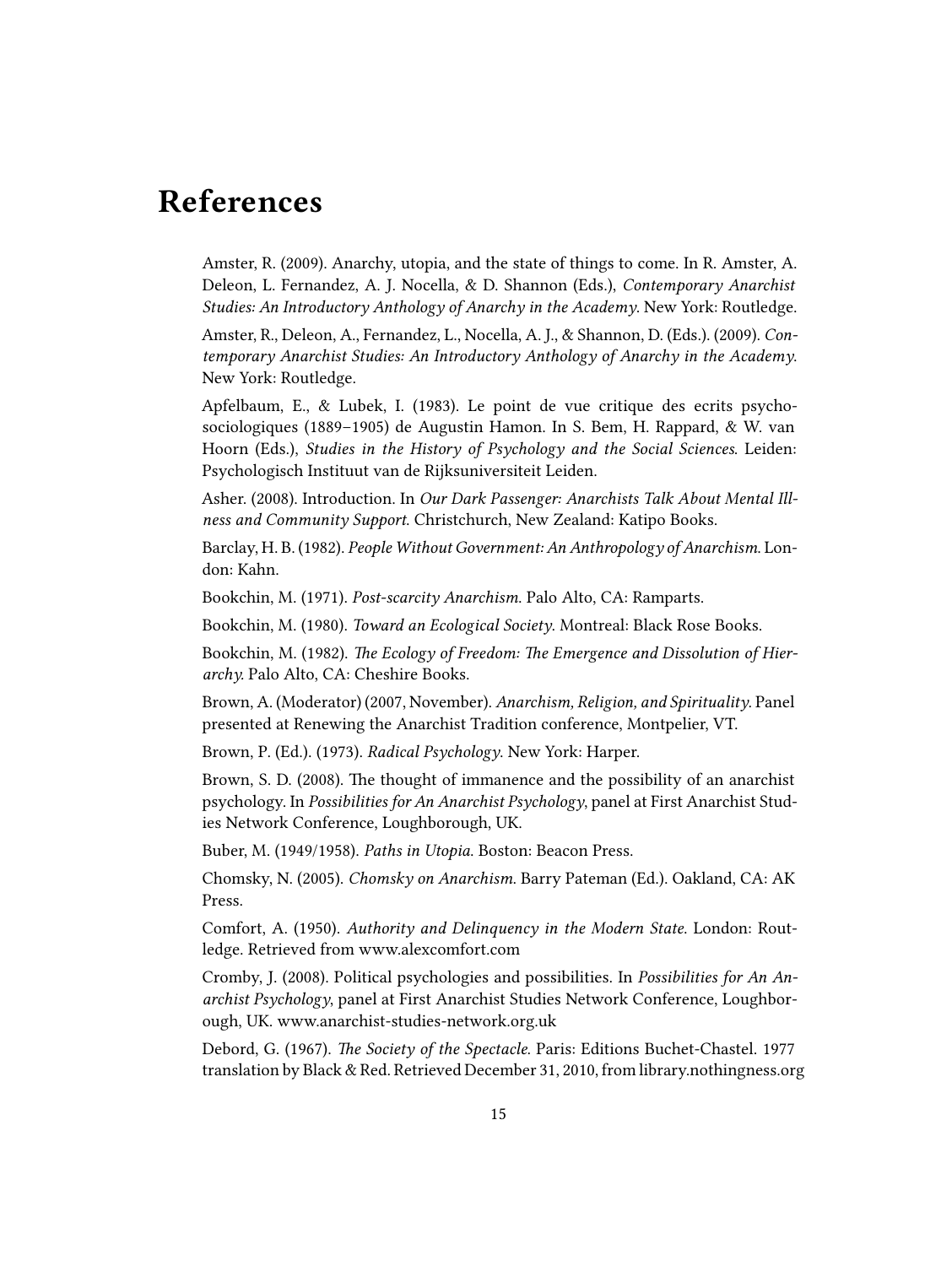DeLeon, A., & Love, K. (2009). Anarchist theory as radical critique: Challenging hierarchies and domination in the social and "hard" sciences. In R. Amster, A. Deleon, L. Fernandez, A. J. Nocella, & D. Shannon (Eds.), *Contemporary Anarchist Studies: An Introductory Anthology of Anarchy in the Academy*. New York: Routledge.

Dorter, A. (2007, November). *Mental health and mutual aid in anarchist milieus*. Paper presented at Renewing the Anarchist Tradition conference, Montpelier, VT.

Ehrenreich, B. (2009). *Bright-sided: How the Relentless Promotion of Positive Thinking Has Undermined America.* New York: Metropolitan.

Ehrlich, H. J. (Ed). (1996). *Reinventing Anarchy, Again*. San Francisco, CA: AK Press.

Epstein, B. (1993). *Political Protest and Cultural Revolution: Nonviolent Direct Action in the 1970s and 1980s.* Berkeley, CA: University of California Press.

Fox, D. R. (1985). Psychology, ideology, utopia, and the commons. *American Psychologist, 40*, 48–58.

Fox, D. R. (1993a). The autonomy-community balance and the equity-law distinction: Anarchy's task for psychological jurisprudence. *Behavioral Sciences and the Law, 11*, 97–109.

Fox, D. R. (1993b). Psychological jurisprudence and radical social change. *American Psychologist, 48*, 234–241.

Fox, D. R. (1999). Psycholegal scholarship's contribution to false consciousness about injustice. *Law and Human Behavior, 23*, 9–30.

Fox, D. (in press). Critical and radical psychology. In D. J. Christie (Ed.), *Encyclopedia of Peace Psychology.* Hoboken, NJ: Wiley-Blackwell.

Fox, D., Prilleltensky, I., & Austin, S. (2009). *Critical Psychology: An Introduction (2nd ed.).* London: Sage Publications.

Goodman, P. (1979). Reflections on the anarchist principle. In T. Stoehr (Ed.), *Drawing the line: The political essays of Paul Goodman* (pp. 176–177). New York: Dutton. (Original work published 1966)

Gordon, U. (2005). *Liberation now: Present-tense dimensions of contemporary anarchism*. Paper presented at Graduate Student Conference "Thinking the Present: The Beginnings and Ends of Political Theory," University of California, Berkeley.

Gordon, U. (2008). *Anarchy Alive! Anti-Authoritarian Politics from Practice to Theory*. London: Pluto Press.

Gordon, U. (2009). Dark tidings: Anarchist politics in the age of collapse. In R. Amster, A. Deleon, L. Fernandez, A. J. Nocella, & D. Shannon (Eds.), *Contemporary Anarchist Studies: An Introductory Anthology of Anarchy in the Academy*. New York: Routledge.

Gordon, U. (2010, May 27). Lifestyles. Message posted to Anarchist Academics listserv.

Hamilton, A. (2008). Anarchism and the Psychology of Motivation. Retrieved December 24, 2010, from [www.linchpin.ca](http://www.linchpin.ca/content/Miscellanous/Anarchism-Psychology-Motivation)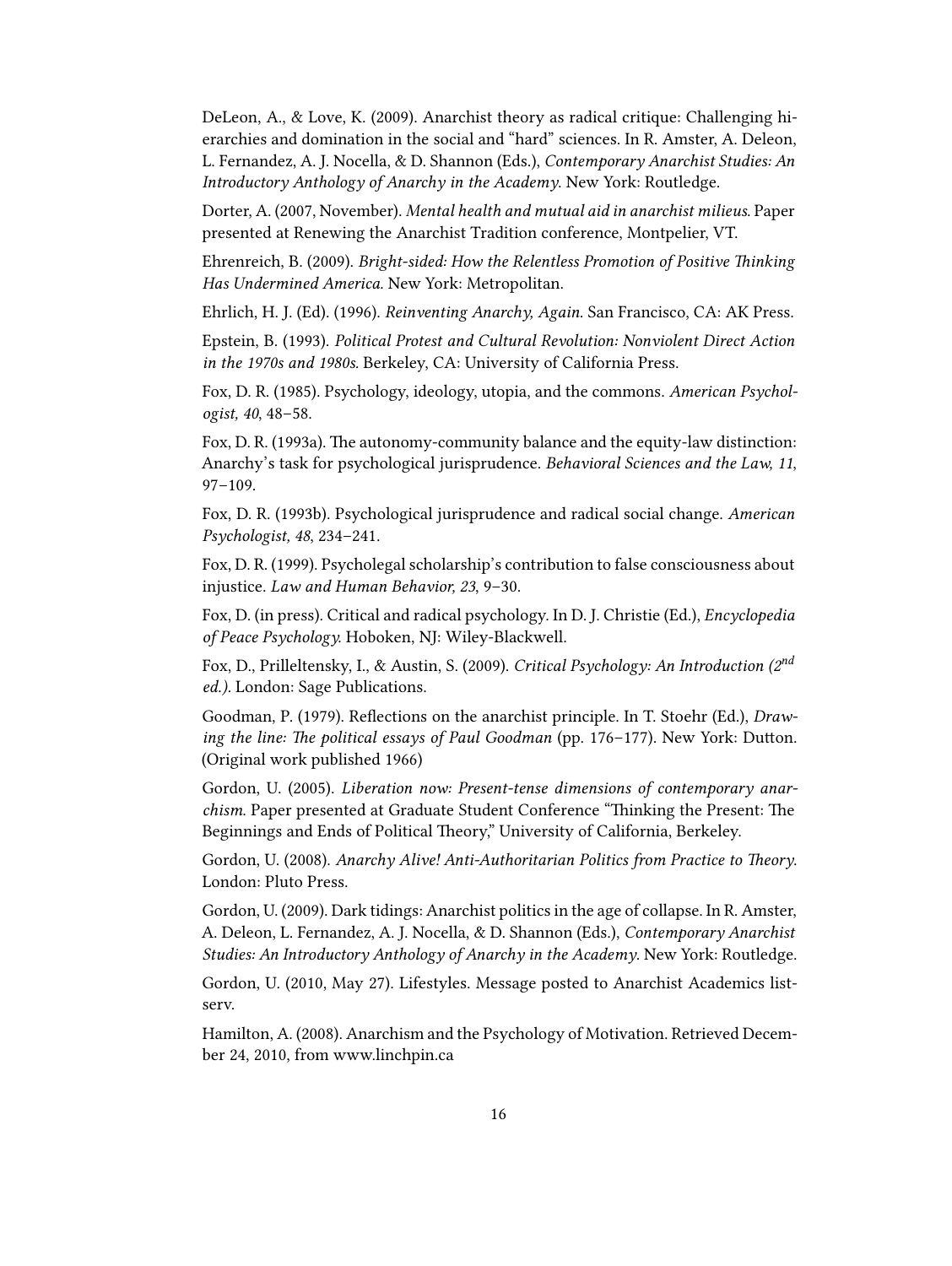Hamon, A. F. (1973). *Anarchist Peril: The Psychology of the Anarchist*. Trans. Jean-Paul Cortane. Vancouver: Pulp Press.

Heckert, J. (2010). Anarchist roots & routes. *European Journal of Ecopsychology*, *1.*

Herman, E. (1995). *The Romance of American Psychology: Political Culture in the Age of Experts*. Berkeley, CA: University of California Press.

Heuer, G. (n.d.). Otto Gross, 1877–1920: Biographical Survey. Retrieved December 24, 2010, from [www.ottogross.org](http://www.ottogross.org/english/documents/BiographicalSurvey.html)

Horrox, J. (2009). *A Living Revolution: Anarchism in the Kibbutz Movement*. Oakland, CA: AK Press.

Ingleby, D. (Ed.). (1980). *Critical Psychiatry: The Politics of Mental Health.* New York: Pantheon.

International Otto Gross Society (2009). Who Was Otto Gross? Retrieved December 24, 2010 from [www.ottogross.org](http://www.ottogross.org)

Jones, D., & Elcock, J. (2001). *History and Theories of Psychology: A Critical Perspective*. London: Hodder Arnold.

Justman, S. (2005). *Fool's Paradise: The Unreal World of Pop Psychology.* Chicago: Ivan R. Dee.

Kemmerer, L. (2009). Anarchy: Foundations in faith. In R. Amster, A. Deleon, L. Fernandez, A. J. Nocella, & D. Shannon (Eds.), *Contemporary Anarchist Studies: An Introductory Anthology of Anarchy in the Academy*. New York: Routledge.

Kropotkin, P. (1902/1955). *Mutual Aid: A Factor of Evolution*. Boston: Extending Horizons.

Kuhn, G. (2009). Anarchism, postmodernity, and poststructuralism. In R. Amster, A. Deleon, L. Fernandez, A. J. Nocella, & D. Shannon (Eds.), *Contemporary Anarchist Studies: An Introductory Anthology of Anarchy in the Academy*. New York: Routledge.

Leeder, E. (1996). (1996). Let our mothers show the way. In H. J. Ehrlich (Ed.), *Reinventing Anarchy, Again*. San Francisco, CA: AK Press.

Levine, B. E. (2008). How teenage rebellion has become a mental illness. *Alternet*. Retrieved January 3, 2011, from [www.alternet.org](http://www.alternet.org/story/75081/how_teenage_rebellion_has_become_a_mental_illness/)

Lubek, I., & Apfelbaum, E. (1982). *Early Social Psychological Writings of the "Anarchist" Augustin Hamon*. Unpublished manuscript, University of Guelph, Ontario.

Maslow, A. H. (1971). *The Farther Reaches of Human Nature*. New York: Penguin.

McLaughlin, C., & Davidson, G. (2010). *The Practical Visionary: A New World Guide to Spiritual Growth and Social Change.* Unity Village, MO: Unity House.

McWilliams, S. A. (1985). On becoming a personal anarchist. In F. Fransella & L. Thomas (Eds.) *Experimenting with Personal Construct Psychology*. London: Routledge.

Milstein, C. (2009). *Anarchism and Its Aspirations*. Oakland, CA: AK Press.

Ornstein, R. E. (1972). *The Psychology of Consciousness*. San Francisco: W. H. Freeman.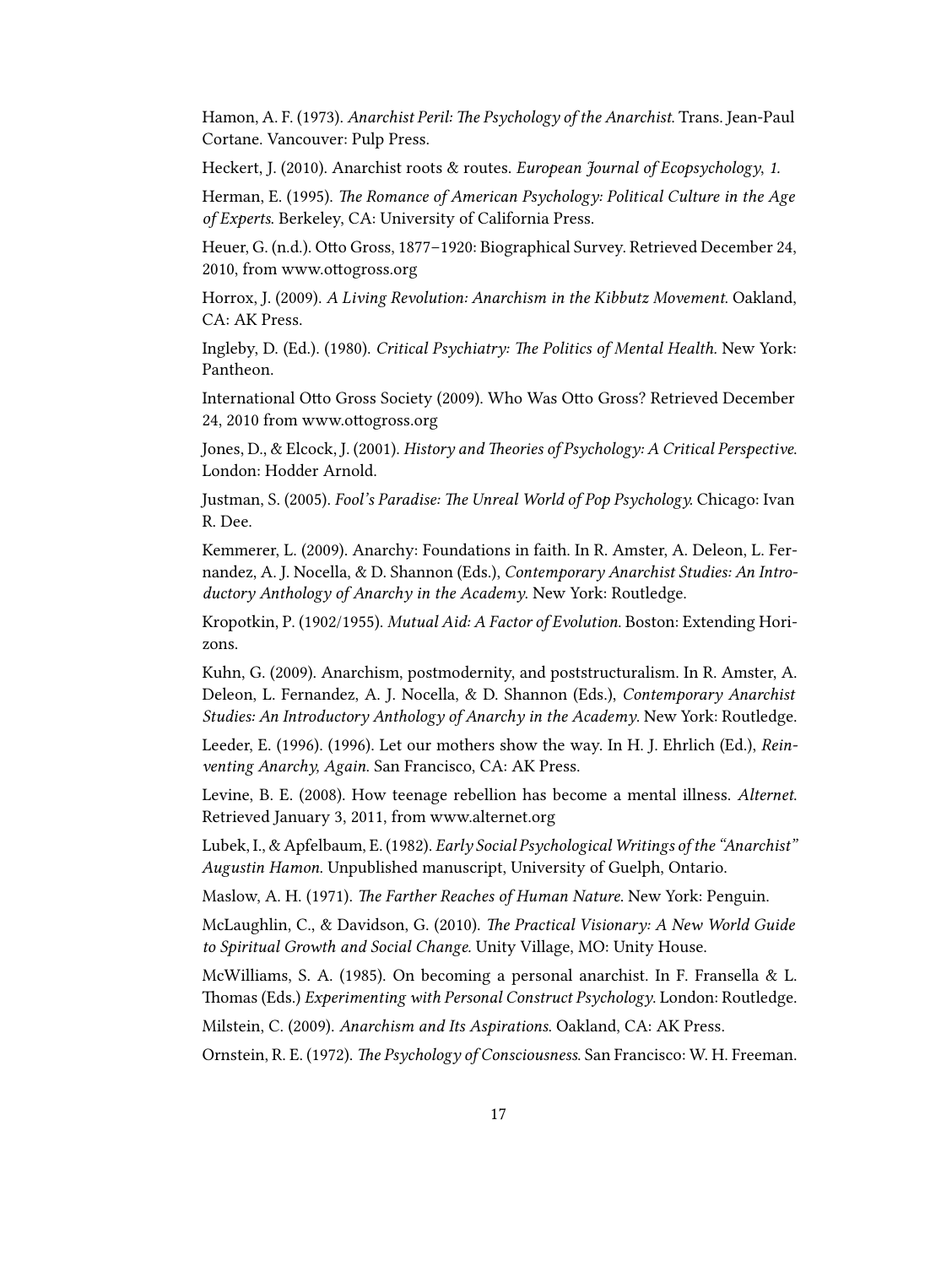Parker, I. (2007). *Revolution in Psychology: Alienation to Emancipation*. London: Pluto Press.

Perez, R. (1990). *On An(archy) and Schizoanalysis*. Brooklyn, NY: Autonomedia.

Perls, F., Hefferline, R., & Goodman, P. (1951) *Gestalt Therapy: Excitement and Growth in the Human Personality*. New York, NY: Julian.

*Political Psychology and Anarchism*. (2009). Online Notice of Workshops in Political Theory. Retrieved December 24, 2010, from [ecowellness.multiply.com](http://ecowellness.multiply.com/journal/item/1031/Anarchism)

Purchase, G. (2011). Three post anarchist anthologies. *Rebel Worker*, *29*(4). Retrieved January 4, 2011, from [news.infoshop.org](http://news.infoshop.org/article.php?story=20110104052254698)

Reich, W. (1942/1970). *The Mass Psychology of Fascism*. New York: Farrar, Straus & Giroux.

Rhodes, D. (2008). *An Anarchist Psychotherapy: Ecopsychology and a Pedagogy of Life*. Unpublished dissertation, University of North Carolina at Greensboro. [\(libres.uncg.edu\)](http://libres.uncg.edu/ir/listing.aspx?id=348).

Ritter, A. (1980). *Anarchism: A Theoretical Analysis*. Cambridge, England: Cambridge University Press.

Rosenberg, M. B. (2004). *The Heart of Social Change: How to Make a Difference in Your World.* Encinitas, CA: Puddledancer Press.

Sakolsky, R. (2011). *Mutual Acquiescence*. Paper presented at conference of the North American Anarchist Studies Network, Toronto.

Salmon. (2010). Green anarchism and polyamory.*Dysphoria, 1,* 6–19. [dysophia.files.wordpress.com](http://dysophia.files.wordpress.com/2010/05/polyamory1-6_web.pdf)

Sarason, S. B. (1976). Community psychology and the anarchist insight. *American Journal of Community Psychology, 4*, 243–261.

Satin, M. (1979). *New Age Politics: Healing Self and Society*. New York: Dell.

Shukaitis, S. (2008). Questions for aeffective resistance. In *Possibilities for An Anarchist Psychology*, panel at First Anarchist Studies Network Conference, Loughborough, UK.

Sloan, T. (1996). *Damaged Life: The Crisis of the Modern Psyche*. New York: Routledge.

Somatherapy. (2010). In Wikipedia. Retrieved December 24, 2010, from [en.wikipedia.org](http://en.wikipedia.org/wiki/Somatherapy)

Tolman, C. W. (1994). *Psychology, Society, and Subjectivity: An Introduction to German Critical Psychology*. London: Routledge.

Tyson, P. J., Jones, D., & Elcock, J. (in press). *Psychology in Social Context: Issues and Debates*. West Sussex, UK: Blackwell.

Vaneigem. R. (1967). *The Revolution of Everyday Life*. Translated by John Fullerton &

Paul Sieveking, Red & Black. Retrieved December 31, 2010, from [library.nothingness.org](http://library.nothingness.org/articles/SI/en/display/35)

Ward, D. (2002). Political psychology: Origins and development. In K. Monroe (Ed.), *What is Political Psychology?* London: Lawrence Erlbaum.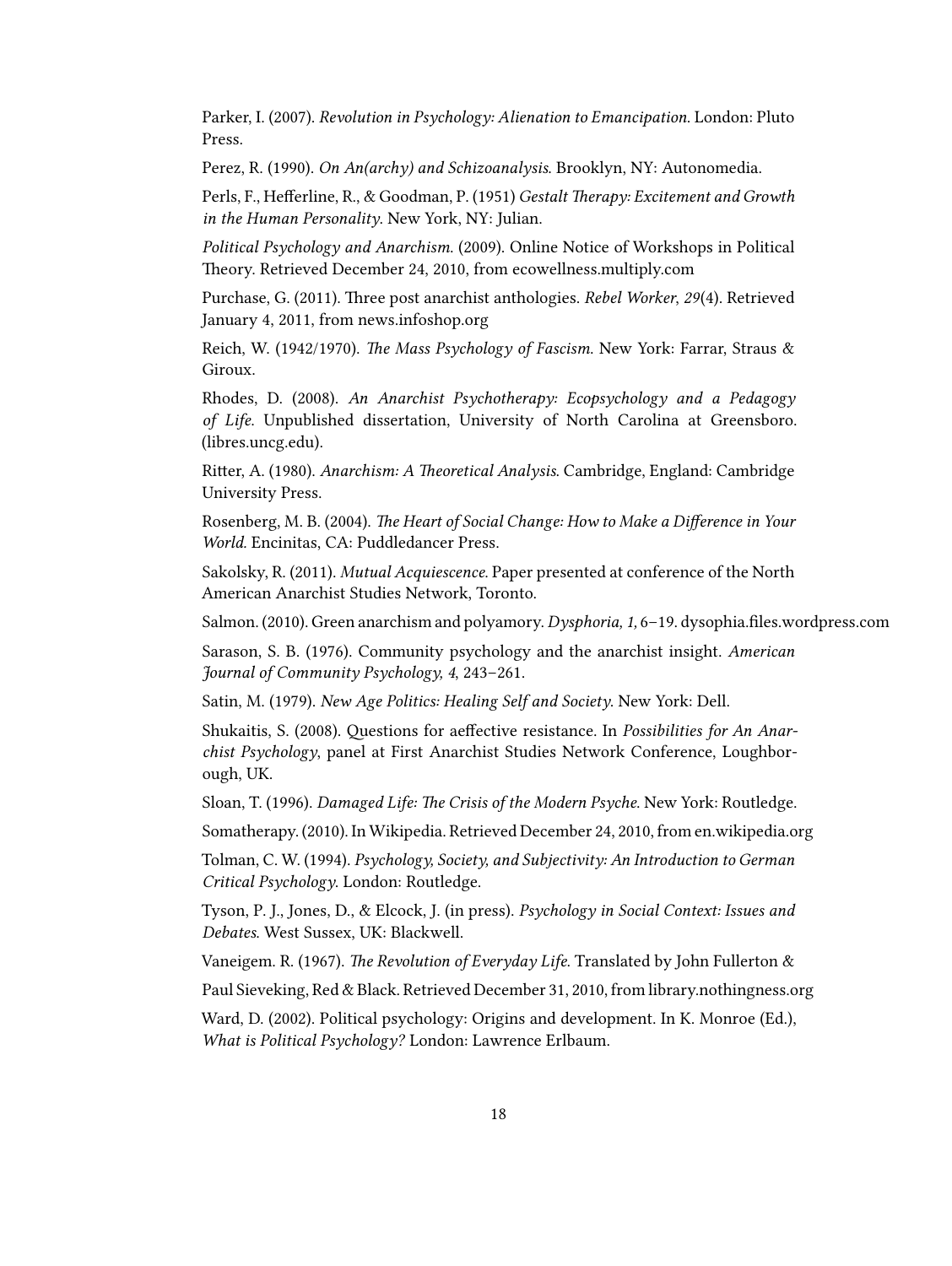Williams, C. R., & Arrigo, B. A. (2005). *Theory, Justice, and Social Change: Theoretical Integrations and Critical Applications*. New York: Springer.

Wilson, P. L. (2010, Summer). "Anarchist religion"? *Fifth Estate, 45* (2), 13–15.

Zerzan, J. (1994). The mass psychology of misery. In *Future Primitive and Other Essays*. Brooklyn, NY: Autonomedia. Retrieved December 29, 2010, from [www.greylodge.org](http://www.greylodge.org/occultreview/glor_011/Zerzan_Mass_Psychology_of_Misery.pdf)